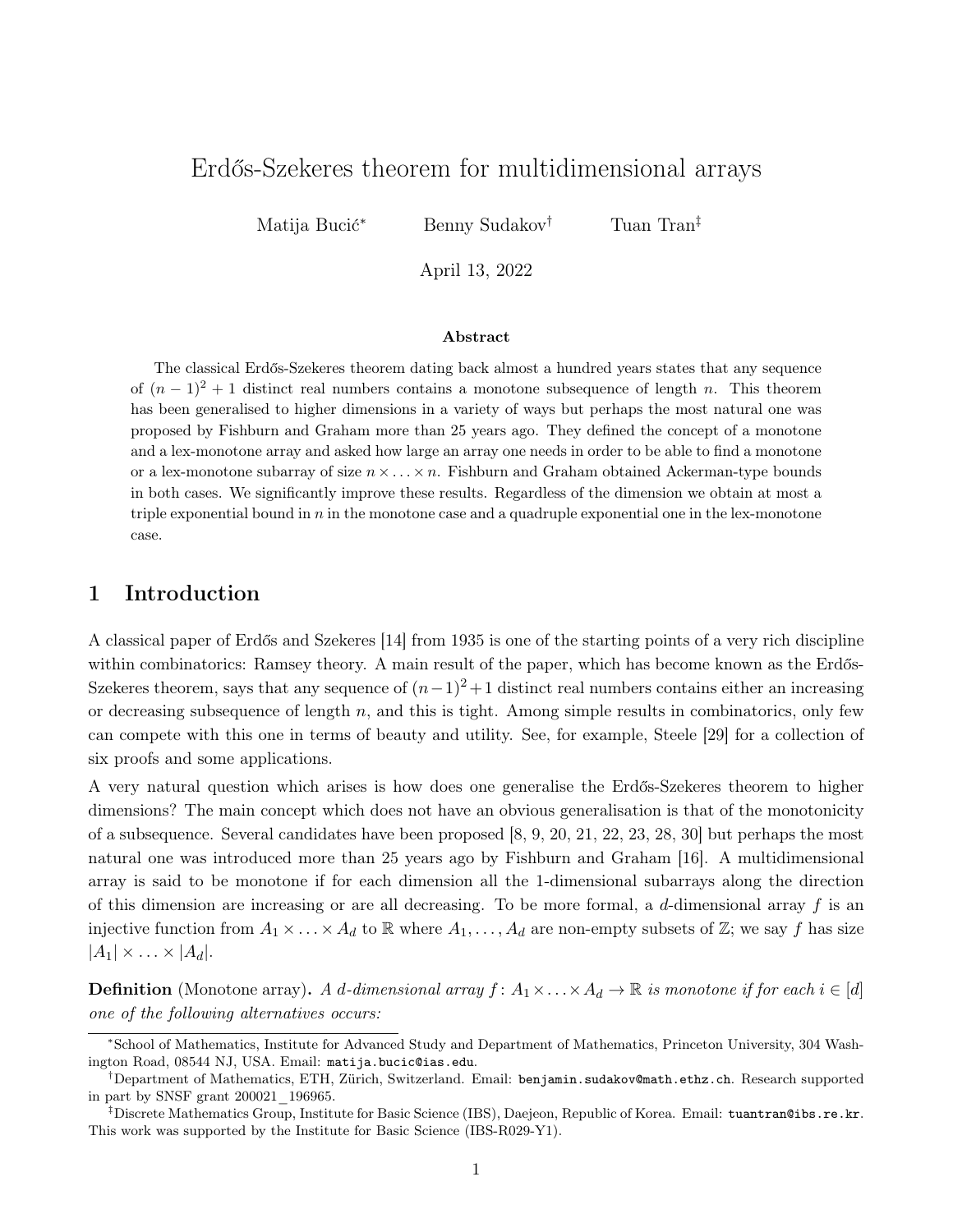- (i)  $f(a_1, \ldots, a_{i-1}, x, a_{i+1}, \ldots, a_d)$  is increasing in x for all choices of  $a_1, \ldots, a_{i-1}, a_{i+1}, \ldots, a_d$ ;
- (ii)  $f(a_1, \ldots, a_{i-1}, x, a_{i+1}, \ldots, a_d)$  is decreasing in x for all choices of  $a_1, \ldots, a_{i-1}, a_{i+1}, \ldots, a_d$ .

For example, of the following 2-dimensional arrays first and second are monotone, while the third is not (since some rows contain increasing and some rows decreasing sequences).

|  |  |  | 3 <sup>1</sup> |   |  | 8              |  |
|--|--|--|----------------|---|--|----------------|--|
|  |  |  | $5-1$          |   |  | 5 <sup>5</sup> |  |
|  |  |  |                | Y |  |                |  |

The higher dimensional version of the Erdős-Szekeres problem introduced by Fishburn and Graham [\[16\]](#page-17-7) now becomes: given positive integers d and n, determine the smallest N such that any d-dimensional array of size  $N \times \ldots \times N$  contains a monotone d-dimensional subarray of size  $n \times \ldots \times n$ , we denote this N by  $M_d(n)$ . The Erdős-Szekeres theorem can now be rephrased as  $M_1(n) = (n-1)^2 + 1$ . Fishburn and Graham [\[16,](#page-17-7) Section 3] showed that  $M_2(n) \leq \text{towr}_5(O(n))^1$  $M_2(n) \leq \text{towr}_5(O(n))^1$ , that  $M_3(n)$  is bounded by a tower of height at least a tower in n and that  $M_d(n)$  is bounded from above by an Ackermann-type<sup>[2](#page-1-1)</sup> function of order at least d for  $d \geq 4$ . We significantly improve upon these results.

<span id="page-1-2"></span>Theorem 1.1.

<span id="page-1-5"></span><span id="page-1-3"></span>(i)  $M_2(n) \leq 2^{2^{(2+o(1))n}}$ , (*ii*)  $M_3(n) \leq 2^{2^{(2+o(1))n^2}}$  and (iii)  $M_d(n) \leq 2^{2^{2^{O_d(n^{d-1})}}}$ , for  $d \geq 4$ .

<span id="page-1-4"></span>Fishburn and Graham introduced another very natural generalisation of the notion of monotonicity of a sequence to higher dimensional arrays. A multidimensional array is said to be *lexicographic* if for any two entries the one which has the larger position in the first coordinate in which they differ is larger. For example, the following array is lexicographic:

| З            | 6 | 9 |
|--------------|---|---|
| $\mathbf{z}$ | 5 | 8 |
|              | 4 |   |

An array is said to be *lex-monotone* if it is possible to permute the coordinates and reflect the array along some dimensions to obtain a lexicographic array. To be more formal, for two vectors  $\mathbf{u} = (u_1, \ldots, u_d)$  and  $\mathbf{v}=(v_1,\ldots,v_d)$  in  $\mathbb{R}^d$ , we write  $\mathbf{u} < \mathcal{C}_{\text{lex}} \mathbf{v}$  if  $u_i < v_i$ , where i is the smallest index such that  $u_i \neq v_i$ .

**Definition** (Lex-monotone array). A d-dimensional array  $f$  is said to be lex-monotone if there exist a permutation  $\sigma: [d] \to [d]$  and a sign vector  $s \in \{-1,1\}^d$  such that

$$
f(\boldsymbol{x}) < f(\boldsymbol{y}) \Leftrightarrow (s_{\sigma(1)}x_{\sigma(1)},\ldots,s_{\sigma(d)}x_{\sigma(d)}) <_{lex} (s_{\sigma(1)}y_{\sigma(1)},\ldots,s_{\sigma(d)}y_{\sigma(d)}).
$$

<span id="page-1-1"></span><span id="page-1-0"></span><sup>&</sup>lt;sup>1</sup>We define the tower function  $\tan(x)$  by  $\tan(x) = x$  and  $\tan(x) = 2^{\arctan(x)}$  for  $k \ge 2$ .

<sup>&</sup>lt;sup>2</sup>The Ackermann function  $A_k$  of order k is defined recursively by  $A_k(1) = 2$ ,  $A_1(n) = 2n$  and  $A_k(n) = A_{k-1}(A_k(n-1))$ . It is an incredibly fast growing function, for example  $A_2(n) = 2^n$ ,  $A_3(n) = \text{tow}_n(2)$  and  $A_4(n)$  is a tower of height tower of height tower, iterated *n* times, of 2.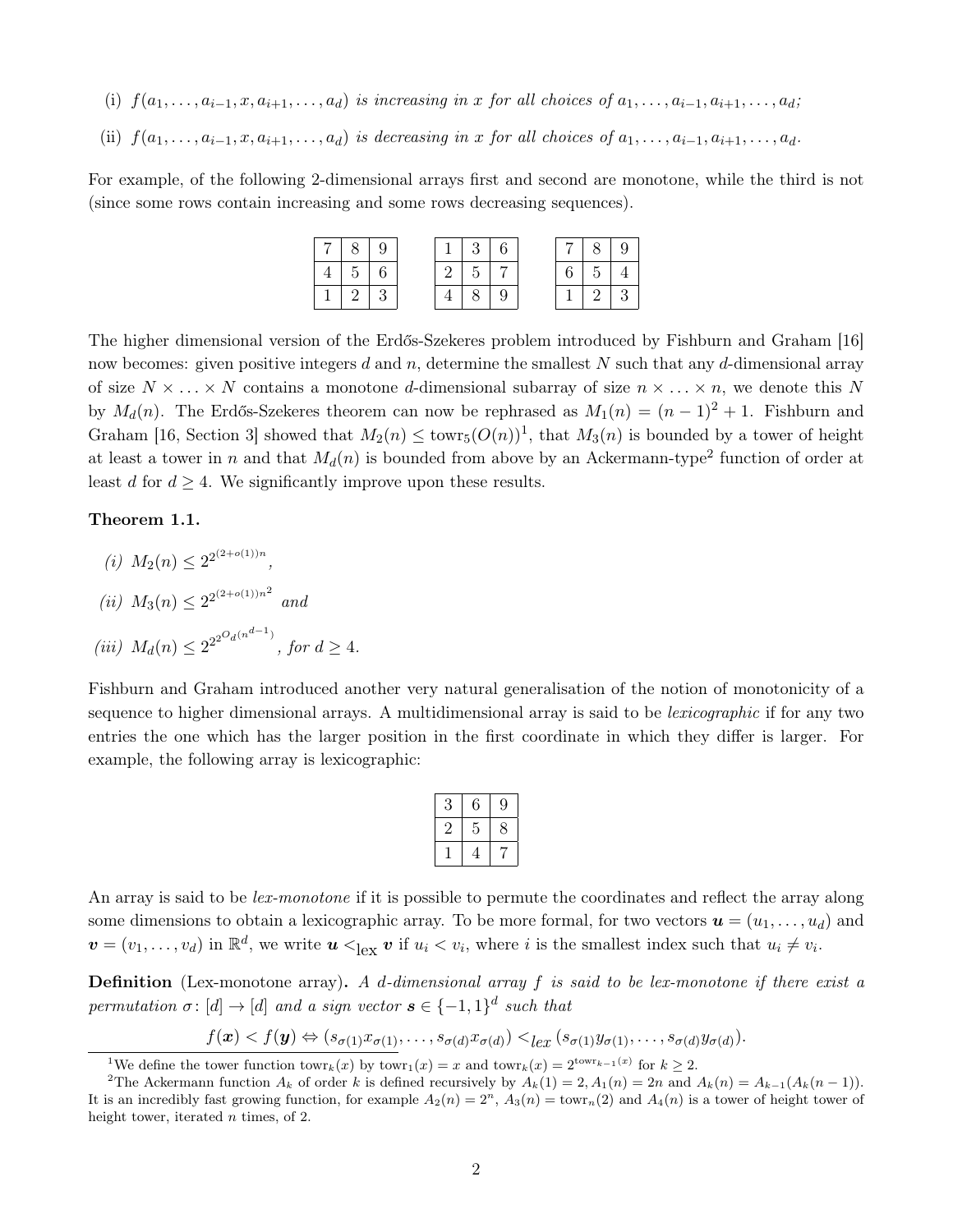Note that a 1-dimensional array is lex-monotone if and only if it is a monotone sequence. The following 2-dimensional arrays are lex-monotone since for the first one the above matrix is obtained by swapping the coordinates, for the second one by reflecting along the first dimension and for the third by performing both of these operations.

|  |            | -9                |  |            | $\vert 3 \vert$ | $\mathcal{I}$ | 8 <sup>1</sup> |  |
|--|------------|-------------------|--|------------|-----------------|---------------|----------------|--|
|  | $5 \mid 6$ |                   |  | $5 \mid 2$ |                 |               | 5 <sup>5</sup> |  |
|  |            | $\mathbf{\Omega}$ |  |            |                 |               |                |  |

Given positive integers d and n, let  $L_d(n)$  denote the minimum N such that for any d-dimensional array of size  $N \times \ldots \times N$ , one can find a lex-monotone subarray of size  $n \times \ldots \times n$ . Fishburn and Graham [\[16,](#page-17-7) Theorem 1] showed that  $L_d(n)$  exists. This result has been used to prove interesting results in poset dimension theory [\[15\]](#page-16-3) and computational complexity theory [\[1\]](#page-16-4).

Note that any lex-monotone array is monotone, so a very natural strategy to bound  $L_d(n)$  is to first find a monotone subarray and then within this subarray find a lex-monotone subarray. This motivates the following problem which is of independent interest. For positive integers d and n, we define  $F_d(n)$  to be the minimum N such that any d-dimensional monotone array of size  $N \times \ldots \times N$ , contains a lex-monotone subarray of size  $n \times ... \times n$ . It is easy to see by the above reasoning that  $L_d(n) \leq M_d(F_d(n))$ . Fishburn and Graham [\[16,](#page-17-7) Lemma 1] showed  $F_2(n) \leq 2n^2 - 5n + 4$  and  $F_3(n) \leq 2^{2n+o(n)}$ , while for  $d \geq 4$  their argument gives  $F_d(n) \leq \text{towr}_{d-1}(O_d(n))$ . We determine  $F_2(n)$  completely and significantly improve the bound for all  $d \geq 3$ .

#### <span id="page-2-0"></span>Theorem 1.2.

- (i)  $F_2(n) = 2n^2 5n + 4$  and
- (*ii*)  $F_d(n) \le 2^{O_d(n^{d-2})}$ , for  $d \ge 3$ .

Part (i) of Theorem [1.2](#page-2-0) answers a question of Fishburn and Graham asking whether  $F_2(n) = (1+o(1))n^2$ , in negative. Combining Theorems [1.1](#page-1-2) and [1.2](#page-2-0) with the inequality  $L_d(n) \leq M_d(F_d(n))$  gives the following upper bounds on  $L_d(n)$ .

#### <span id="page-2-1"></span>Theorem 1.3.

- (i)  $L_2(n) \leq 2^{2^{(4+o(1))n^2}}$ , (ii)  $L_3(n) \leq 2^{2^{(2+o(1))n}}$  and
- (iii)  $L_d(n) \leq \text{towr}_5\left(O_d(n^{d-2})\right)$ , for  $d \geq 4$ .

For comparison, the best lower bound on  $L_d(n)$ , due to Fishburn and Graham [\[16,](#page-17-7) Theorem 2], is  $L_d(n) \geq$  $n^{(1-1/d)n^{d-1}}$  for all  $d \geq 2, n \geq 3$ , achieved by taking a random array.

Notation and organisation. The rest of the paper is organised as follows. We prove Theorem [1.1](#page-1-2) in Section [2](#page-3-0) and Theorem [1.2](#page-2-0) in Section [3.](#page-6-0) The final section contains some concluding remarks and open problems.

We use standard set-theoretic and asymptotic notation throughout the paper. We write  $[n]$  for  $\{1, 2, \ldots, n\}$ . For sequences  $a(n)$  and  $b(n)$  we write  $a(n) = O(b(n))$  to mean there is a constant C such that  $|a(n)| \leq$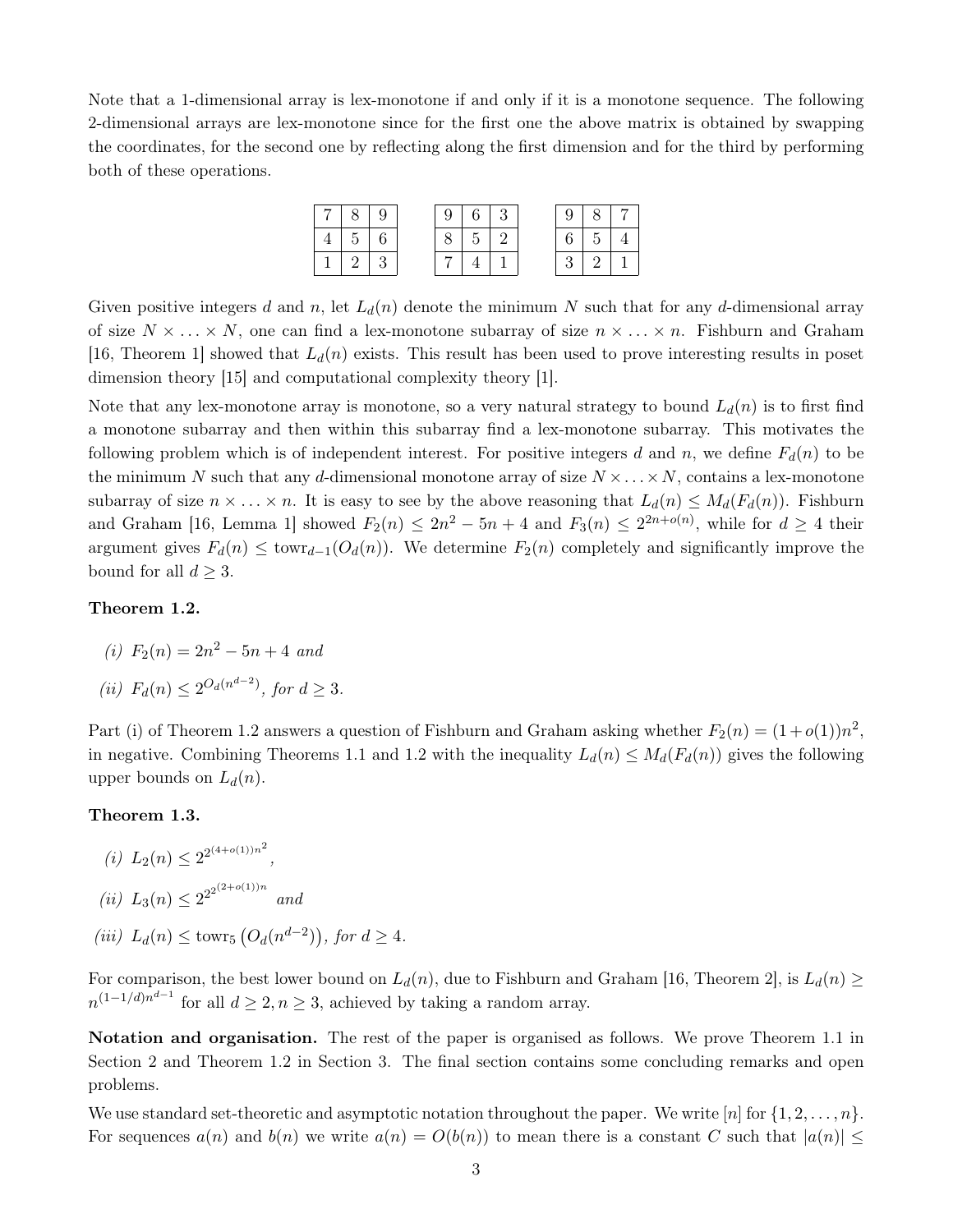$C|b(n)|$  for all  $n \in \mathbb{N}$ , and we write  $a(n) = o(b(n))$  to mean that  $a(n)/b(n) \to 0$  as  $n \to \infty$ . For the purpose of asymptotics we always treat d, the number of dimensions, as a constant while taking  $n \to \infty$ . Given  $d \in \mathbb{N}$ , we denote the set of all permutations of [d] by  $\mathfrak{S}_d$ . For real numbers  $\alpha$  and  $\beta$ , we employ the interval notation

$$
[\alpha, \beta] := \{ x \in \mathbb{Z} : \alpha \le x \le \beta \}.
$$

A set of the form  $A_1 \times \ldots \times A_d$ , where  $A_i$  is a finite subset of Z for each  $i \in [d]$ , is called an  $|A_1| \times \ldots \times |A_d|$ grid or a grid of size  $|A_1| \times \ldots \times |A_d|$ . Note that a *d*-dimensional array  $f: A_1 \times \ldots \times A_d \to \mathbb{R}$  is equivalent to an ordering of the vertices of the d-dimensional grid  $A_1 \times \ldots \times A_d$ ; we switch between these points of view interchangeably.

We generally use lowercase bolded letters for vectors and uppercase bolded letters for grids. For a vector  $u$  we denote by  $u_i$  the value of the *i*-th coordinate.

## <span id="page-3-0"></span>2 Monotone arrays

In this section we will prove Theorem [1.1.](#page-1-2) We begin with a few preliminaries.

#### 2.1 Preliminaries

We collect here two well-known Ramsey-type results for grids. We mention first a relation between the grid Ramsey problem and the (hyper)graph Zarankiewicz problem which offers an alternative perspective. Given  $d, n_1, \ldots, n_d \in \mathbb{N}$ , let  $K_{n_1,\ldots,n_d}^{(d)}$  denote the complete d-uniform d-partite hypergraph on with parts  $V_1 = [n_1], \ldots, V_d = [n_d]$ . Edges of  $K_{n_1,\ldots,n_d}^{(d)}$  correspond in the obvious way to vertices of the d-dimensional grid  $[n_1] \times \ldots \times [n_d]$ . Subhypergraphs of  $K_{n_1,\ldots,n_d}^{(d)}$  of the form  $K_{m_1,\ldots,m_d}^{(d)}$  then correspond to subgrids of  $[n_1] \times \ldots \times [n_d]$  of size  $m_1 \times \ldots \times m_d$ . Using this correspondence, the following Lemmas [2.1](#page-3-1) and [2.2](#page-3-2) follow, for example, from [\[18,](#page-17-8) Theorem 2] and [\[12,](#page-16-5) Theorem 4], respectively.

<span id="page-3-1"></span>**Lemma 2.1.** Given  $k, n, t \in \mathbb{N}$  in any vertex k-colouring of an  $tk\binom{nk}{n}$  $\binom{n}{n}$   $\times$  kn grid there is a monochromatic subgrid of size  $t \times n$ .

<span id="page-3-2"></span>In the higher dimensional case we will not need an asymmetric variant.

**Lemma 2.2.** Given integers  $d, k \geq 2$  there exists a positive constant  $C = C(d, k)$  such that for any positive integers n and N with  $N \geq 2^{Cn^{d-1}}$ , in any k-colouring of the d-dimensional  $N \times \ldots \times N$  grid there is a monochromatic subgrid of size  $n \times ... \times n$ .

#### 2.2 Proofs of the main results on monotonicity

We begin with the 2-dimensional case. We will actually prove a stronger version of Theorem [1.1](#page-1-2) [\(i\)](#page-1-3) as we will need it for the 3-dimensional case.

<span id="page-3-3"></span>**Theorem 2.3.** For every  $n, t \in \mathbb{N}$ , any  $4n^2 \times (2t)^{2^{2n}}$  array contains an  $n \times t$  monotone subarray.

**Proof.** Let f be an array indexed by  $[N] \times [M]$ , where  $N = 4n^2$  and  $M = (2t)^{2^{2n}}$ . By Erdős-Szekeres Theorem we know that in each column of  $f$  there is a monotone subsequence of length  $2n$ . The entries of this subsequence can appear in  $\binom{4n^2}{2n}$  $\binom{2n}{2n}$  different positions so there must be a set  $R \subseteq [N]$  of  $2n$  positions for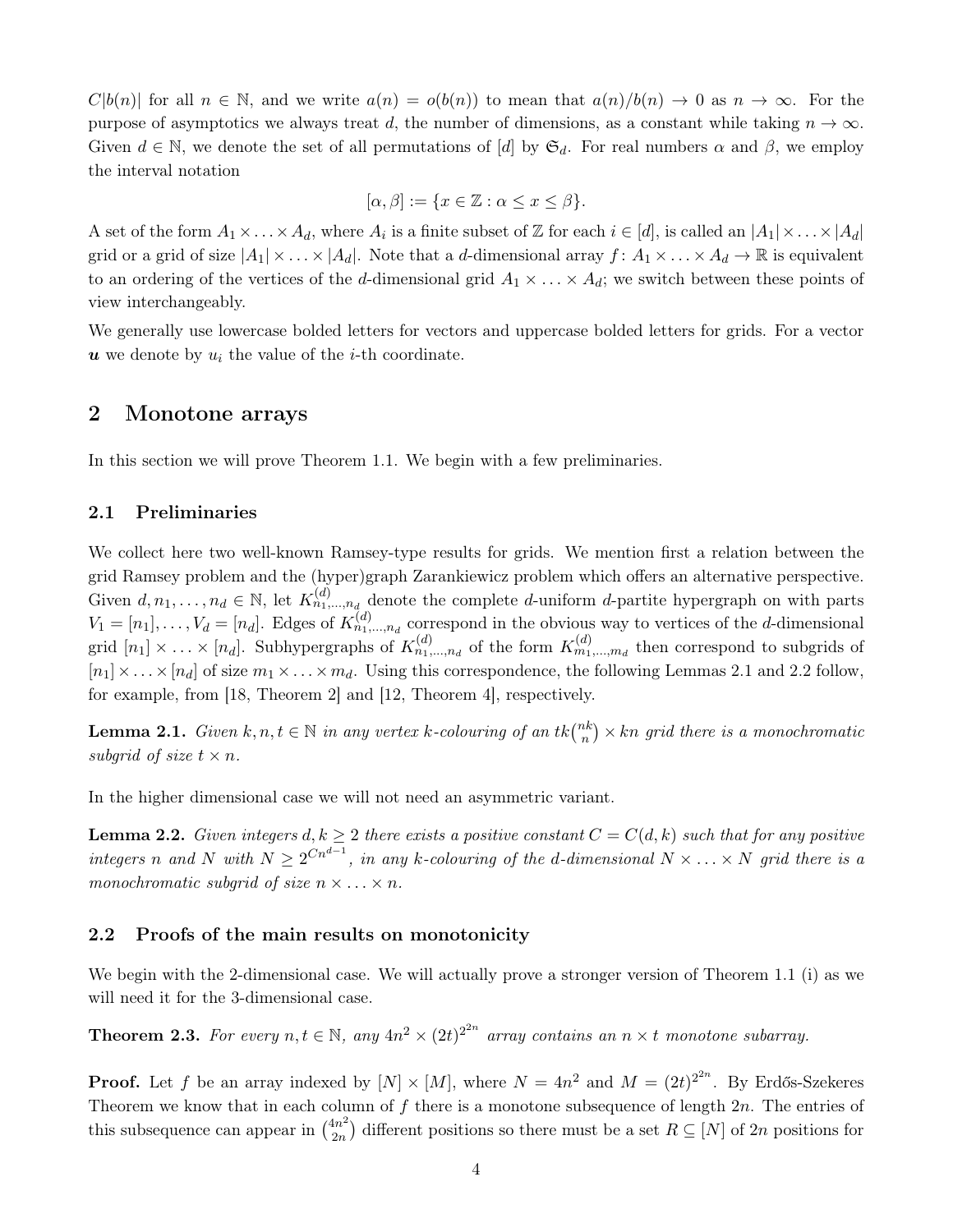which at least  $M/\binom{4n^2}{2n}$  $\binom{2n}{2n}$  columns are monotone when restricted to (rows) R. We take  $C \subseteq [N]$  to be the subset of these columns for which the restriction is increasing, we may w.l.o.g. assume that C consists of at least half of these columns. We obtain a subarray  $f' = f|_{R \times C}$  which is increasing in each column and has size  $2n \times M'$  where  $M' \geq \frac{M}{\sigma^{(4n)}}$  $\frac{M}{2\binom{4n^2}{2n}} \geq t^{2^{2n}}.$ 

By applying Erdős-Szekeres Theorem to the sequence given by the first row of  $f'$ , we can find a subset  $C_1 \subseteq C$  of size  $|C_1| \geq \sqrt{|C|}$  such that the first row of  $f'|_{R \times C_1}$  is monotone. Repeating this argument at step *i* we find a subset  $C_i \subseteq C_{i-1}$  of size  $|C_i| \geq \sqrt{|C_{i-1}|} \geq |C|^{1/2^i}$  such that the first *i* rows of  $f'|_{R \times C_i}$ are monotone. Continuing this process until  $i = 2n$  we obtain an  $2n \times t$  array with each row being either increasing or decreasing. By taking the ones of the type which appears more often we obtain a monotone  $n \times t$  subarray as claimed.  $\Box$ 

One can easily generalise the above proof to give a bound of the form  $M_d(n) \leq \text{towr}_{d+1}(O(n^{d-1}))$  for any  $d \geq 2$ , which would already be a substantial improvement over the Ackermann bound due to Fishburn and Graham [\[16\]](#page-17-7). However, to prove the desired significantly better bound  $M_d(n) \leq \text{towr}_4(O(n^{d-1}))$  for  $d \geq 4$ , we need to consider an intermediate problem which we find interesting in its own right.

**Definition** (Inconsistently monotone array). An array  $f: A_1 \times \ldots \times A_d \to \mathbb{R}$  is inconsistently monotone if for each  $i \in [d], f(a_1, \ldots, a_{i-1}, x, a_{i+1}, \ldots, a_d)$  is monotone in x for all choices of  $a_1, \ldots, a_{i-1}, a_{i+1}, \ldots, a_d$ .

Main difference compared with the definition of a monotone array is that we do not require all the lines along a fixed dimension to be all increasing or all decreasing but allow some to be increasing and some to be decreasing. For positive integers d and n, let  $M'_d(n)$  denote the minimum N such that for any d-dimensional array of size  $N \times \ldots \times N$ , one can find a d-dimensional inconsistently monotone subarray of size  $n \times ... \times n$ . We have  $M'_1(n) = (n-1)^2 + 1$  according to Erdős-Szekeres Theorem. When  $d \geq 2$ we obtain the following version of Theorem [1.1](#page-1-2) which gives stronger bounds but only guarantees us an inconsistently monotone array, a weaker notion compared to actual monotone arrays.

<span id="page-4-1"></span>**Theorem 2.4.** For every  $d \geq 2$ , we have  $M'_d(n) \leq 2^{2^{(1+o(1))n^{d-1}}}$ .

**Proof.** We will prove the following recursive bound

<span id="page-4-0"></span>
$$
M'_d(n) \le \binom{M'_{d-1}(n)}{n}^{d-1} n^{2^{n^{d-1}}}.
$$
\n(1)

Let  $m = M'_{d-1}(n)$  and  $N = {m \choose n}^{d-1} n^{2^{n^{d-1}}}$ . To prove [\(1\)](#page-4-0), let f be an array indexed by  $[m]^{d-1} \times [N]$ . For each "height"  $h \in [N]$ , consider the restriction of f to  $[m]^{d-1} \times \{h\}$ . As  $m = M'_{d-1}(n)$ , there exist an  $n \times \ldots \times n$  subgrid  $S_h$  of  $[m]^{d-1}$  such that f is inconsistently monotone on  $S_h \times \{h\}$ . Given  $h \in [N]$ , there are at most  $\binom{m}{n}^{d-1}$  possibilities for the location of  $S_h$ . Hence, by the pigeonhole principle, we can find an  $n \times \ldots \times n$  subgrid S of  $[m]^{d-1}$  and a subset  $H \subset [N]$  of size

$$
|H| \ge \frac{N}{\binom{m}{n}^{d-1}} = n^{2^{n^{d-1}}}
$$

such that f is inconsistently monotone on  $S \times \{h\}$  for every  $h \in H$ . Let us denote the elements of S by  $s_1, \ldots, s_{n^{d-1}}$ . By Erdős-Szekeres Theorem, we can construct a nested sequence  $H_0 := H \supseteq H_1 \supseteq$  $\ldots \supseteq H_{n^{d-1}}$  such that  $|H_i| \geq \sqrt{|H_{i-1}|}$  for every  $i \geq 1$ , and that  $\{s_j\} \times H_i$  is monotone for  $j = 1, \ldots, i$ . In particular, we have that  $|H_{n^{d-1}}| \geq |H|^{1/2^{n^{d-1}}} \geq n$ , and that the restriction of f to  $S \times H_{n^{d-1}}$  is inconsistently monotone. This completes the proof of [\(1\)](#page-4-0).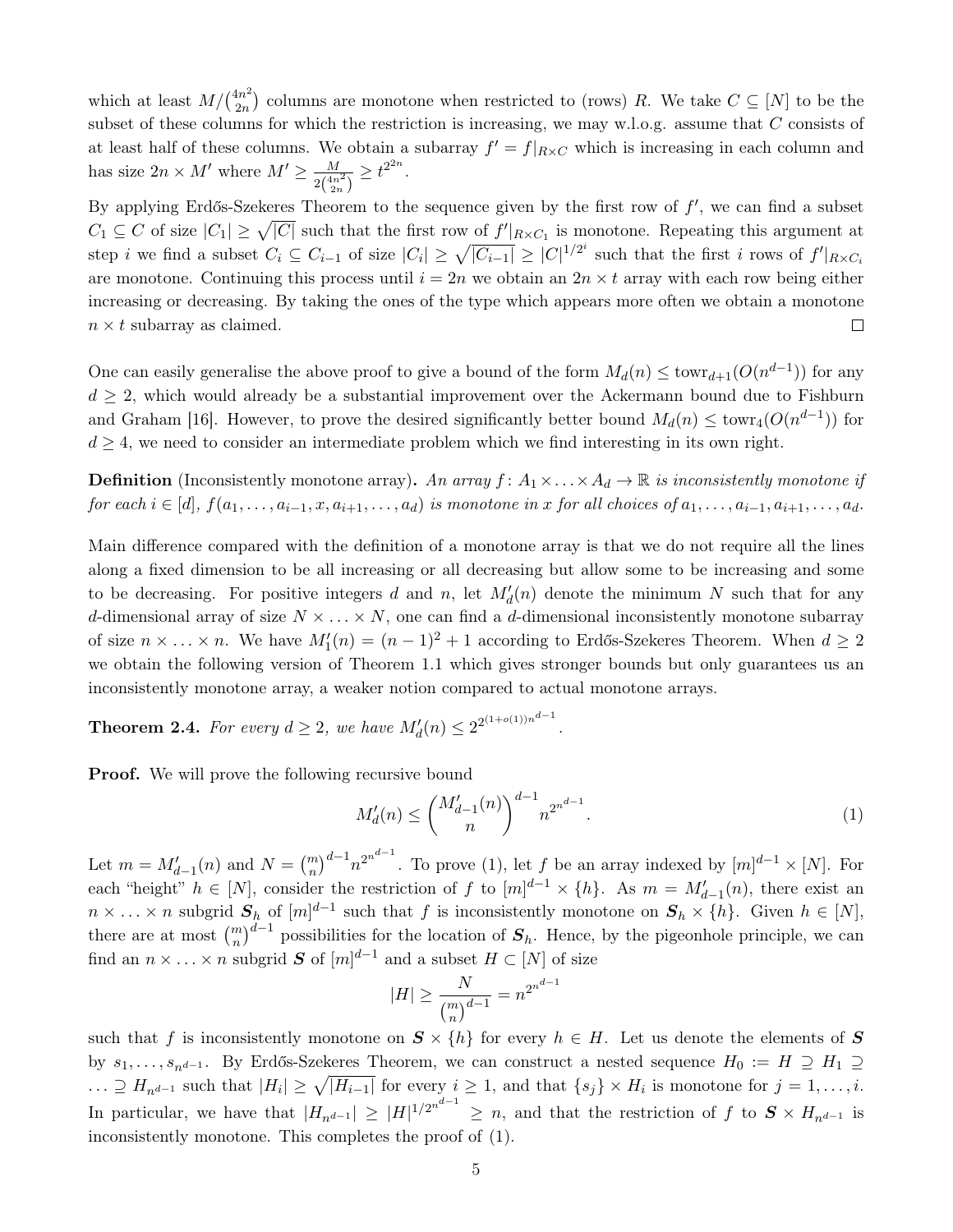What remains to be shown is that [\(1\)](#page-4-0) implies the desired bound  $M'_d(n) \leq \text{towr}_3((1+o(1))n^{d-1})$ . We proceed by induction on d, noting that the case  $d = 2$  follows from [\(1\)](#page-4-0) and the fact that  $M'_1(n) = (n-1)^2 + 1$ . For the induction step, assuming  $d \geq 3$ . Using [\(1\)](#page-4-0) and the induction hypothesis we find

$$
M'_d(n) \le M'_{d-1}(n)^{(d-1)n} \cdot n^{2^{n^{d-1}}}
$$
  
\n
$$
\le \text{towr}_3(O(n^{d-2})) \cdot \text{towr}_3((1+o(1))n^{d-1})
$$
  
\n
$$
= \text{towr}_3((1+o(1))n^{d-1}),
$$

finishing the proof.

The following definition is going to help us find a monotone array inside an inconsistently monotone array.

**Definition 2.5** (Monotonicity pattern). Let  $f: A \to \mathbb{R}$  be an inconsistently monotone d-dimensional array. Let  $a = (a_1, \ldots, a_d) \in A$ . For each  $i \in [d]$ , let  $s_i \in \{-1, 1\}$  be such that  $s_i f(a_1, \ldots, a_{i-1}, x, a_{i+1}, \ldots, a_d)$ is increasing in x. The vector  $\mathbf{s} = (s_1, \ldots, s_d)$  is called the monotonicity pattern of f at point  $\mathbf{a}$ .

Notice that if f is a monotone array then f has the same monotonicity pattern at all points, in which case we just call it the monotonicity pattern of  $f$ . We now use Theorem [2.4](#page-4-1) to prove Part [\(iii\)](#page-1-4) of Theorem [1.1.](#page-1-2)

<span id="page-5-1"></span>**Theorem 2.6.** For every  $d \geq 4$ , we have  $M_d(n) \leq \text{towr}_4(Q(n^{d-1}))$ .

**Proof.** Let  $N = \text{towr}_4(Q(n^{d-1}))$ , and let  $C = C(d, 2^d)$  be the positive constant given by Lemma [2.2.](#page-3-2) It follows from Theorem [2.4](#page-4-1) that in any d-dimensional array of size  $N \times ... \times N$ , one can find an inconsistently monotone subarray f indexed by  $A = A_1 \times ... \times A_d$  such that  $|A_1| = ... = |A_d| = 2^{Cn^{d-1}}$ .

Let us colour every point in  $\boldsymbol{A}$  with the monotonicity pattern of  $f$  at this point. This gives us a vertexcolouring of **A** with  $2^d$  colours given by  $\{-1,1\}^d$ . By Lemma [2.2](#page-3-2) and the choice of C, there exists a monochromatic  $n \times \ldots \times n$  subgrid **B** of **A** with colour  $(s_1, \ldots, s_d)$ . From the definition of the monotonicity pattern  $(s_1, \ldots, s_d)$ , we can see that  $f|_B$  is monotone.  $\Box$ 

In order to prove  $M_3(n) \leq 2^{2^{(2+o(1))n^2}}$ , we devise a different argument, not going through the intermediate problem of bounding  $M'_d(n)$ .

<span id="page-5-0"></span>**Theorem 2.7.** We have  $M_3(n) \leq 2^{2^{(2+o(1))n^2}}$ .

**Proof.** Let  $X_1 = [16n^2], X_2 = [2^{2^{6n}}]$  and  $X_3 = [2^{2^{(2+o(1))n^2}}]$ . To prove Theorem [1.1](#page-1-2) [\(ii\)](#page-1-5) it suffices to show that any 3-dimensional array f indexed by  $X_1 \times X_2 \times X_3$  contains an  $n \times n \times n$  monotone subarray.

For each "height"  $h \in X_3$ , let  $C_h = X_1 \times X_2 \times \{h\}$ . As  $2^{2^{6n}} \ge (2n2^{2n})^{2^{4n}}$ , Theorem [2.3](#page-3-3) implies that each  $C_h$  contains a  $2n \times n2^{2n} \times 1$  monotone subarray. There are  $\binom{16n^2}{2n}$  $\binom{6n^2}{2n}\binom{2^{2^{6n}}}{n2^{2n}}$  $\binom{2^2}{n2^{2n}}$  different possibilities for a  $2n \times n2^{2n} \times 1$  monotone subarray, and the monotonicity pattern of each such subarray is a vector  $s \in \{-1,1\}^2$ . Since  $4\binom{16n^2}{2n}$  $\binom{6n^2}{2n}\binom{2^{2^{6n}}}{n2^{2n}}$  $\binom{2^{2^{6n}}}{n^{2^{2n}}} = 2^{2^{o(n^2)}}$ , by pigeonhole principle, we can find a vector  $s \in \{-1,1\}^2$  and three subsets  $S_1 \subseteq X_1, S_2 \subseteq X_2, S_3 \subseteq X_3$  with  $|S_1| = 2n, |S_2| = n2^{2n}$  and  $|S_3| = 2^{(2+o(1))n^2}$  such that for any  $h \in S_3$  the array  $f|_{S_1 \times S_2 \times \{h\}}$  is monotone with pattern s. Our remaining goal is to find an  $n \times n$ subgrid of  $S_1 \times S_2$  such that for any pair  $(a_1, a_2)$  of this subgrid,  $f(a_1, a_2, \cdot)$  is always increasing or always decreasing on some fixed subset of size n of  $S_3$ .

For each  $h \in S_3$ , let  $L_h = S_1 \times S_2 \times \{h\}$ . We can think of  $L_h$ 's as "layers" stacked one on top of each other. Given two layers  $\mathbf{L}_h$  and  $\mathbf{L}_{h'}$  with  $h < h'$ , we colour an element  $\mathbf{v} \in S_1 \times S_2$  in red if  $f(\mathbf{v}, h) > f(\mathbf{v}, h')$ ,

 $\Box$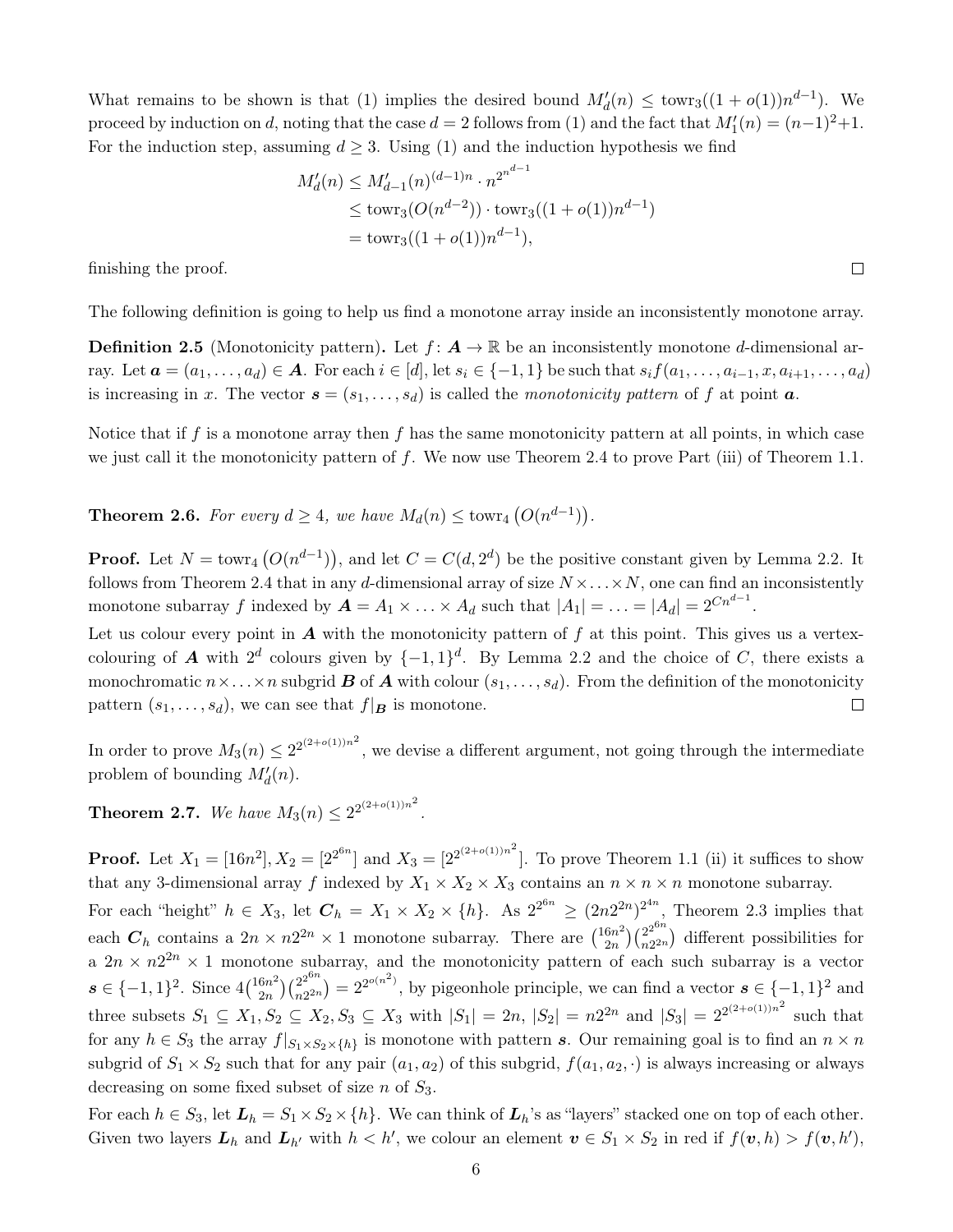and blue otherwise. This way we obtain a colouring of  $S_1 \times S_2$  with two colours, so by Lemma [2.1](#page-3-1) we can find a monochromatic subgrid  $B_{hh'}$  of size  $n \times n$ . We now consider the following edge-colouring of the complete graph on the vertex set  $S_3$  using k colours. We colour the edge between h and h' by a pair made  $\binom{2n}{n}\binom{n2^{2n}}{n}$ of  $B_{hh'}$  and its monochromatic colour. Since there are at most  $\binom{2n}{n}$  ${n^{2n} \choose n}$  possibilities for  $B_{hh'}$ , we must  $\binom{2^{2n}}{n} = 2^{(2+o(1))n^2}$ , giving  $k^{kn} \leq 2^{2^{(2+o(1))n^2}} = |S_3|$ . From this and a result of Erdős and  $\binom{2n}{n}\binom{n2^{2n}}{n}$ have  $k \leq 2\binom{2n}{n}$ Rado [\[13,](#page-16-6) Theorem 1] on the multicolor Ramsey numbers which states that any k-edge colouring of the complete graph on  $k^{kn}$  many vertices contains a monochromatic  $K_n$ , we deduce that our colouring contains a monochromatic  $K_n$ . Let  $H \subseteq S_3$  correspond to the vertices of this  $K_n$  and let its colour correspond to an  $n \times n$  subgrid **B** and say w.l.o.g. blue. This means that  $f(a_1, a_2, \cdot) : H \to \mathbb{R}$  is increasing for all  $(a_1, a_2) \in \mathbf{B}$ . So by our construction of  $S_1, S_2$  we have that f when restricted to  $\mathbf{B} \times H$  is a monotone array of size  $n \times n \times n$ .  $\Box$ 

Remark. In the above proof we used the usual Ramsey theorem on our colouring of the complete graph on S3. However, our colouring is not arbitrary and in fact one can instead use the ordered Ramsey number of a path (see [\[11\]](#page-16-7)). The third alternative is to only colour an edge according to  $B_{hh'}$ , and record whether the values increase or decrease between  $B_{hh'} \times \{h\}$  and  $B_{hh'} \times \{h'\}$  by a directed edge. This gives us a colouring of a tournament in which we want to find a monochromatic directed path (see [\[10,](#page-16-8) [19\]](#page-17-9)). Both approaches give slightly better bounds than the one in Theorem [1.1](#page-1-2) (ii), but unfortunately still give bounds of the form  $M_3(n) \leq \text{towr}_3(O(n^2)).$ 

## <span id="page-6-0"></span>3 Lexicographic arrays

In this section we show our bounds on  $F_d(n)$ , in particular we prove Theorem [1.2.](#page-2-0)

#### 3.1 Preliminaries

A monotone array f is said to be *increasing* if restriction of f to any axis parallel line is an increasing sequence (i.e. case (i) of the definition of monotonicity always occurs). More formally:

**Definition 3.1.** A d-dimensional array f is increasing if  $f(x) \leq f(y)$  whenever  $x_i \leq y_i$  for all  $i \in [d]$ .

The following definition generalises the notion of a lexicographic array to allow for a custom priority order of coordinates.

**Definition 3.2.** Given a d-dimensional array f and a permutation  $\sigma \in \mathfrak{S}_d$ , we say f is (lexicographic) of type  $\sigma$  if  $f(\mathbf{x}) < f(\mathbf{y}) \Leftrightarrow (x_{\sigma(1)},...,x_{\sigma(d)}) <_{\text{lex}} (y_{\sigma(1)},...,y_{\sigma(d)})$  for all possible  $\mathbf{x}$  and  $\mathbf{y}$ .

Recall that an array is said to be lex-monotone if it is possible to permute the coordinates and reflect the array along some dimensions to obtain a lexicographic array. The above definition allows us to separate these two actions. In particular, an alternative definition is that an array is lex-monotone if one can reflect the array along some dimensions to obtain a lexicographic array of some type.

Notice that any subarray of a monotone array is itself monotone and moreover has the same monotonicity pattern. This means that when looking for a lex-monotone subarray within a monotone array we can only ever find one with the same monotonicity pattern. In other words we may w.l.o.g. assume that the starting array is increasing. The following immediate lemma makes this statement formal.

**Lemma 3.3.** For every  $d, n \in \mathbb{N}$ ,  $F_d(n)$  equals the minimum N such that any increasing d-dimensional array of size  $N \times \ldots \times N$  contains an  $n \times \ldots \times n$  subarray of type  $\sigma$  for some  $\sigma \in \mathfrak{S}_d$ .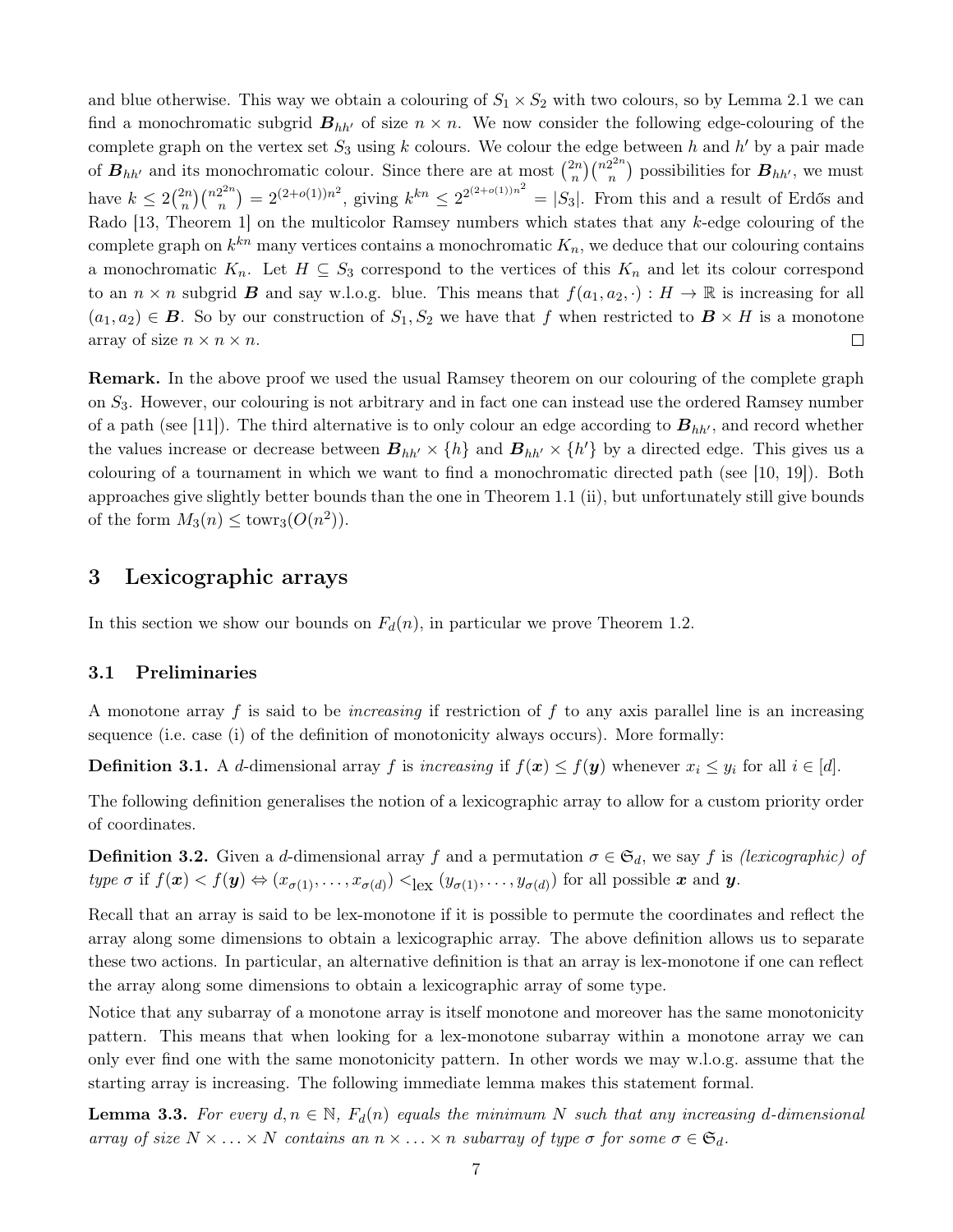#### 3.2 2-dimensional case

Notice first that in 2 dimensions there are only two possible types of a (lexicographic) array, namely (1,2) and (2,1). See Figure [1](#page-7-0) for an illustration of both together with an example of the arrow notation which we found useful when thinking about the problem.

<span id="page-7-0"></span>

Figure 1: Lexicographic arrays of type (1,2) and (2,1), arrows point towards larger points.

We begin with a proof of the upper bound  $F_2(n) \leq 2n^2 - 5n + 4$  as it sheds some light to where our lower bound construction is coming from.

<span id="page-7-2"></span>**Theorem 3.4** (Fishburn and Graham [\[16\]](#page-17-7)). For  $n \in \mathbb{N}$  we have  $F_2(n) \leq 2n^2 - 5n + 4$ .

**Proof.** Let f be an increasing array indexed by  $[N] \times [N]$ , where  $N = (n-1)(2n-3)+1$ . For  $i \in [2n-2]$ , let  $a_i = (n-1)(i-1) + 1$ . Define a red-blue colouring of the grid  $\{a_1, \ldots, a_{2n-3}\}\times \{a_1, \ldots, a_{2n-3}\}$  as follows. For every  $i, j \in [2n-3]$ , we colour  $(a_i, a_j)$  red if  $f(a_{i+1}, a_j) < f(a_i, a_{j+1})$ , and blue otherwise. As  $(n-2)(2n-3) + (n-2)(2n-3) < (2n-3)^2$ , there exists a row with at least  $n-1$  red points or a column with at least  $n-1$  blue points. By symmetry, we can assume  $(a_i, a_{j_1}), \ldots, (a_i, a_{j_{n-1}})$  are  $n-1$ red points in a row  $a_i$  with  $j_1 < j_2 < \ldots < j_{n-1}$ . One can check that the  $n \times n$  subarray of f indexed by  $[a_i, a_{i+1}] \times \{a_{j_1}, \ldots, a_{j_{n-1}}, a_{j_{n-1}+1}\}$  is of type  $(1, 2)$ . Hence  $F_2(n) \le N = 2n^2 - 5n + 4$ , as required.  $\Box$ 

The remainder of this subsection is devoted to the proof of the lower bound  $F_2(d) \geq 2n^2 - 5n + 4$ . We will make ample use of the immediate observation that any subarray of a lexicographic array of type  $\sigma$  which has size at least 2 in each dimension must also be of type  $\sigma$ . We first construct a "building block" for our actual construction showing  $F_2(d) \geq 2n^2 - 5n + 4$ .

<span id="page-7-1"></span>**Lemma 3.5.** For  $n \geq 3$ , there exists an increasing array g of size  $(n-1)(n-2) \times (n-1)^2$  such that

- (G1) q does not contain an  $(n-1) \times 2$  subarray of type  $(1, 2)$ ,
- (G2) q does not contain an  $n \times 2$  subarray of type  $(2, 1)$ .

**Proof.** For  $1 \le i \le n-2$ , let  $C_i = [(n-1)(i-1)+1,(n-1)i] \times [(n-1)^2]$ . We choose an array g (see Figure [2](#page-8-0) for an illustration), indexed by  $[(n-1)(n-2)] \times [(n-1)^2]$ , such that

- $g|_{C_1} < \ldots < g|_{C_{n-2}}$
- For each  $i \in [n-2]$ ,  $g|_{\mathbf{C}_i}$  is of type  $(2, 1)$ .

For (G1), if such a subarray exists, then at least one of  $C_i$ 's would need to intersect this subarray in some  $2 \times 2$  subarray. By the second property of g, the  $2 \times 2$  subarray is of type  $(2, 1)$ , a contradiction.

For (G2), if such a subarray exists it would intersect at least two distinct  $C_i$ 's, and so it would contain a  $2 \times 2$  subarray of type  $(1, 2)$ , a contradiction.  $\Box$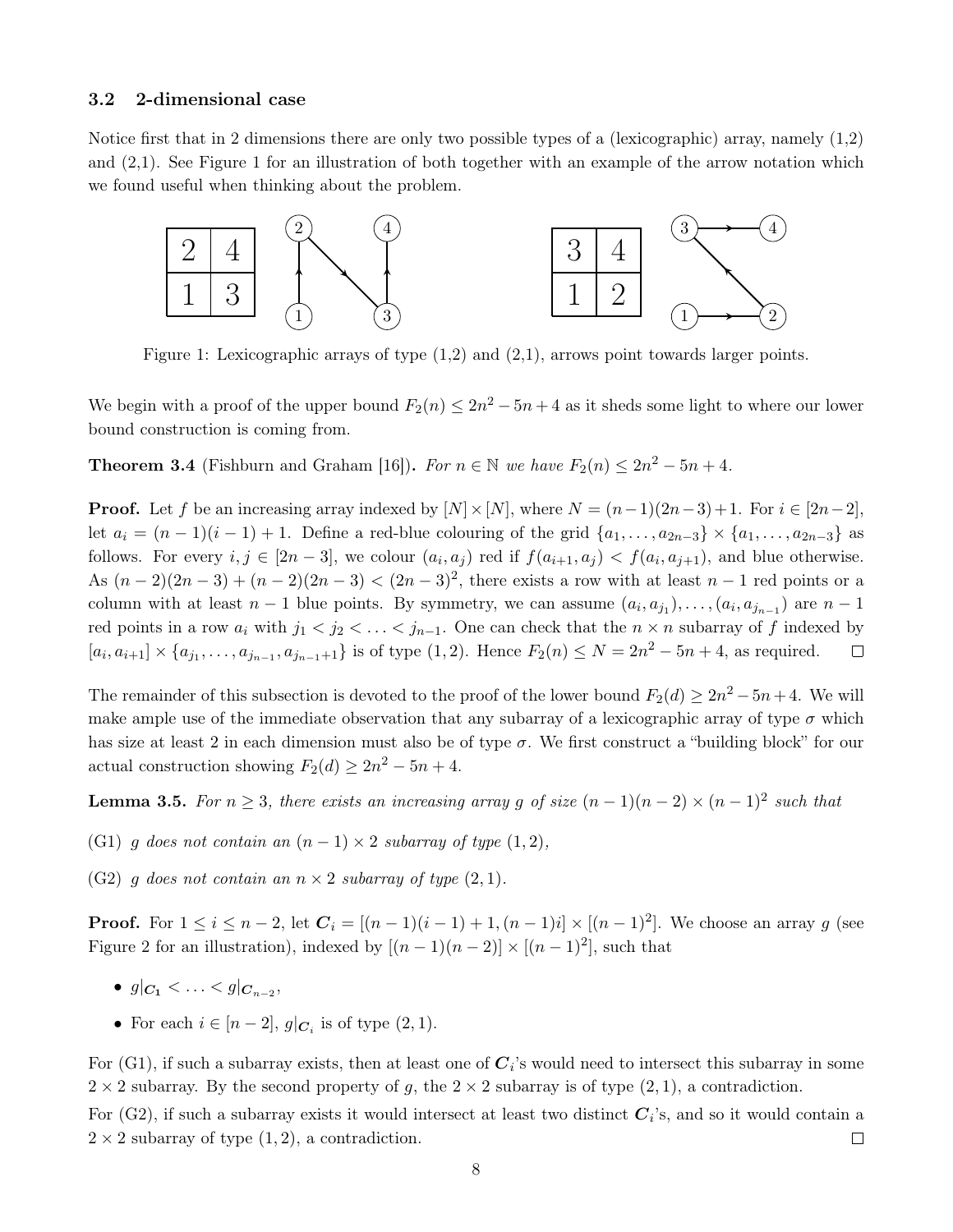<span id="page-8-0"></span>

Figure 2: An illustration of the array g. Directed arrows point towards a position with a larger value of g. Numbers denote relative order of subarrays.

Another building block of our construction is the following.

<span id="page-8-2"></span>**Lemma 3.6.** For  $n \geq 3$ , there is an increasing array h of size  $(n-1)^2 \times (n-1)(n-2)$  such that

(H1) h does not contain a  $2 \times n$  subarray of type  $(1, 2)$ ,

(H2) h does not contain a  $2 \times (n-1)$  subarray of type  $(2, 1)$ .

<span id="page-8-1"></span>**Proof.** Let  $\mathbf{R}_i = [(n-1)^2] \times [(n-1)i - n + 1, (n-1)i]$  for  $i \in [n-2]$ . Let us define h to be an array indexed by  $[(n-1)^2] \times [(n-1)(n-2)]$  so that  $h|_{\mathbf{R}_i} < h|_{\mathbf{R}_j}$  whenever  $i < j$  and so that  $h|_{\mathbf{R}_i}$  is of type  $(1, 2)$ (see Figure [3](#page-8-1) for an illustration). This array satisfies the properties (H1) and (H2) by the same argument  $\Box$ as in Lemma [3.5.](#page-7-1)



Figure 3: An illustration of the array h. Directed arrows point towards a position with a larger value of h. Numbers denote relative order of subarrays.

We are now in a position to prove Theorem [1.2](#page-2-0) (i).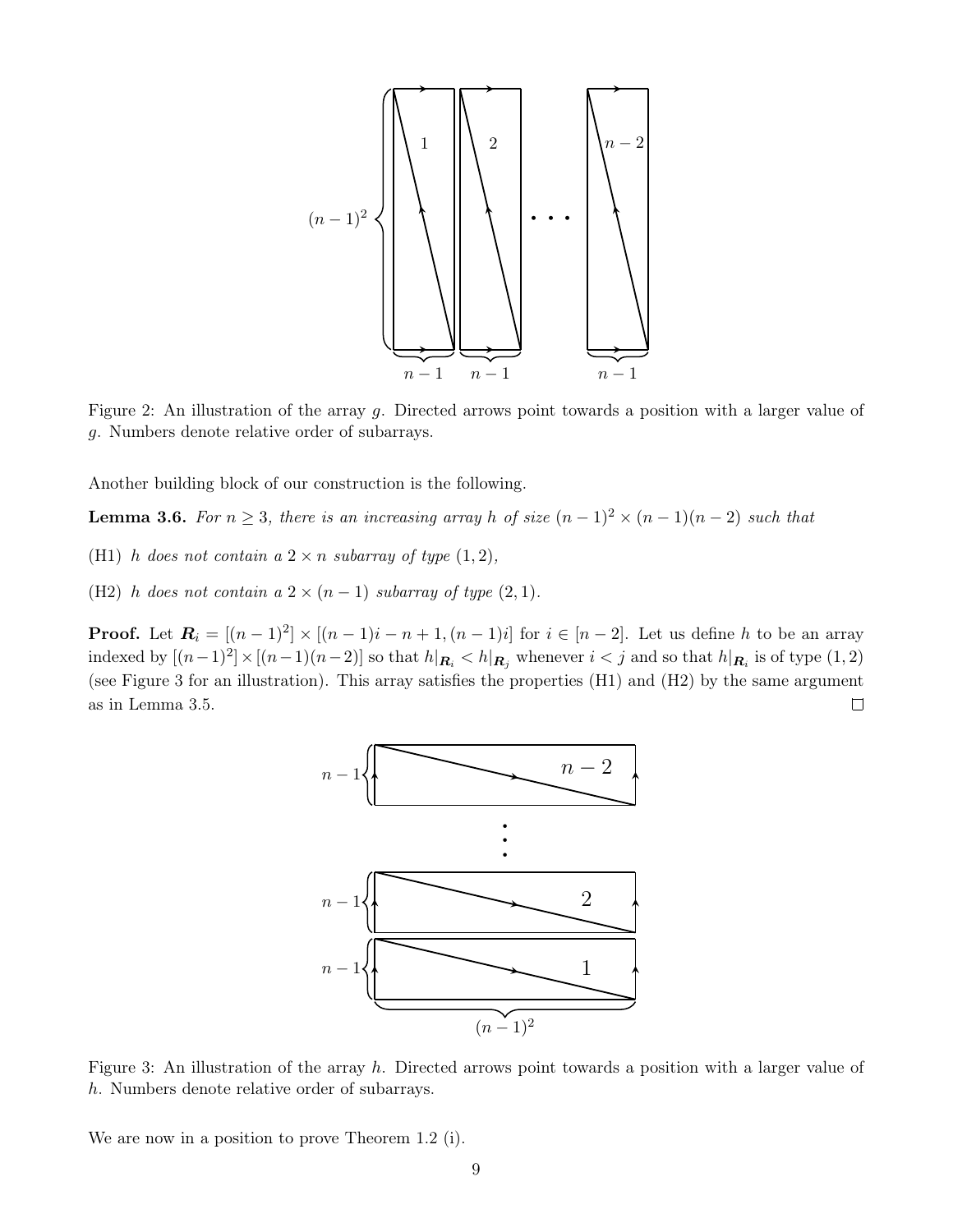**Theorem 3.7.** For  $n \in \mathbb{N}$  we have  $F_2(n) \geq 2n^2 - 5n + 4$ .

**Proof.** It is immediate that the statement holds for  $n = 1, 2$ . We henceforth assume that  $n \geq 3$ .

Let  $N = 2n^2 - 5n + 3 = (n-1)^2 + (n-1)(n-2)$ . To prove the statement, it suffices to construct an increasing array  $f: [N]^2 \to \mathbb{R}$  which does not contain an  $n \times n$  subgrid of type  $(1,2)$  or  $(2,1)$ .

We first split  $[N]^2$  into five subgrids  $A_1, \ldots, A_5$  (see Figure [4\)](#page-9-0) such that both  $A_1$  and  $A_5$  have size  $(n-1)(n-2) \times (n-1)^2$ , both  $\mathbf{A}_2$  and  $\mathbf{A}_4$  have size  $(n-1)^2 \times (n-1)(n-2)$ , while  $\mathbf{A}_3$  has size  $(n-1) \times (n-1)$ . Let g and h be arrays given by Lemma [3.5](#page-7-1) and Lemma [3.6,](#page-8-2) respectively. The array f is chosen so that  $f|_{A_1} < f|_{A_2} < \ldots < f|_{A_5}$ ,  $f|_{A_1}$  and  $f|_{A_5}$  are copies of g,  $f|_{A_2}$  and  $f|_{A_4}$  are copies of h, and  $f|_{A_3}$  is an arbitrary increasing array. Since  $f|_{A_1} < f|_{A_2} < \ldots < f|_{A_5}$  and  $f|_{A_i}$  is increasing for every  $1 \leq i \leq 5$ , f is increasing as well. It remains to show that f does not contain an  $n \times n$  subarray of type  $(1,2)$  or  $(2,1)$ .

As  $f|_{A_1} < f|_{A_2} < \ldots < f|_{A_5}$  and  $f|_{A_i}$  is increasing for every  $1 \leq i \leq 5$ , we also find that

- (P1) Any  $2 \times 2$  subarray with two vertices in  $A_1$  and two vertices to the right of  $A_1$  is of type (1,2),
- (P2) Any  $2 \times 2$  subarray with two vertices in  $A_5$  and two vertices to the left of  $A_5$  is of type (1,2),
- (P3) Any  $2 \times 2$  subarray with two vertices in  $\mathbf{A}_2$  and two vertices above  $\mathbf{A}_2$  is of type  $(2,1)$ ,
- (P4) Any  $2 \times 2$  subarray with two vertices in  $\mathbf{A}_4$  and two vertices below  $\mathbf{A}_4$  is of type (2,1).

We will show that f has the desired property using properties  $(P1)$ – $(P4)$  together with conditions  $(G1)$ , (G2), (H1), (H2) from Lemmas [3.5](#page-7-1) and [3.6.](#page-8-2)

<span id="page-9-0"></span>

Figure 4: Directed arrows point towards a larger value of f and indicate whether the given subarray is of type (1,2) or type (2,1) (as in Figure [1\)](#page-7-0). Numbers denote the relative order of subarrays.

Suppose towards a contradiction that  $[N]^2$  contains an  $n \times n$  subgrid  $\bm{L} = L_1 \times L_2$  such that  $f|_{\bm{L}}$  is of type (1,2) or (2,1). Letting  $I = [(n-1)(n-2)], J = [(n-1)(n-2) + 1, (n-1)^2], K = [(n-1)^2 + 1, N],$  we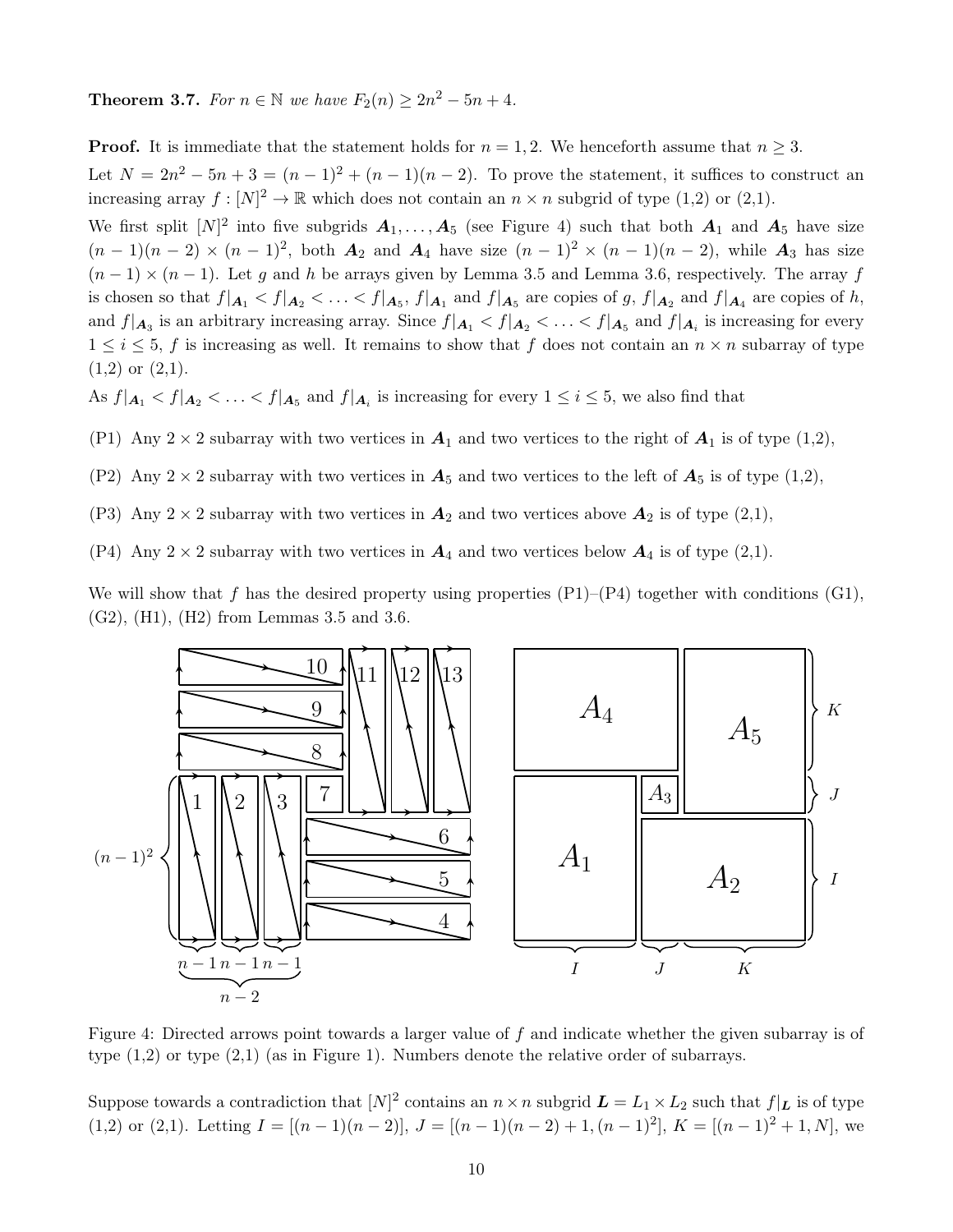define

$$
a = |L_1 \cap I|, b = |L_1 \cap J|, c = |L_1 \cap K|
$$
  
 $x = |L_2 \cap I|, y = |L_2 \cap J|, z = |L_2 \cap K|.$ 

We will obtain various inequalities involving a, b, c, x, y, z, and eventually reach a contradiction. Since  $\bm{L}$ has size  $n \times n$  and  $|J| = n - 1$  we obtain

<span id="page-10-1"></span>
$$
a+b+c = x+y+z = n, \ \ 0 \le a,c,x,z \le n \ \ \text{and} \ \ 0 \le b,y \le n-1. \tag{2}
$$

We divide our analysis into two cases.

**Case 1:**  $\boldsymbol{L}$  is of type  $(2, 1)$ .

We have the following series of observations

$$
(G2) \Rightarrow a \le n - 1 \text{ or } x + y \le 1,
$$
\n<sup>(3)</sup>

- $(G2) \Rightarrow c \leq n-1$  or  $y+z \leq 1$ , (4)
- $(H2) \Rightarrow a+b \leq 1 \text{ or } z \leq n-2,$  (5)
- $(H2) \Rightarrow b+c \leq 1 \text{ or } x \leq n-2,$  (6)
- $(P1) \Rightarrow a = 0 \text{ or } b + c = 0 \text{ or } x + y \le 1,$  (7)
- $(P2) \Rightarrow a+b=0 \text{ or } c=0 \text{ or } y+z \leq 1.$  (8)

Observe that

<span id="page-10-8"></span><span id="page-10-7"></span><span id="page-10-6"></span><span id="page-10-5"></span><span id="page-10-3"></span><span id="page-10-2"></span><span id="page-10-0"></span>
$$
a = 0 \text{ or } x + y \le 1,\tag{9}
$$

<span id="page-10-4"></span>
$$
c = 0 \text{ or } y + z \le 1. \tag{10}
$$

To see [\(9\)](#page-10-0) if  $b + c = 0$  then by [\(2\)](#page-10-1) we have  $a = n$  which according to [\(3\)](#page-10-2) implies  $x + y \le 1$  so [\(7\)](#page-10-3) implies [\(9\)](#page-10-0). Similarly, to see [\(10\)](#page-10-4) if  $a + b = 0$  then by [\(2\)](#page-10-1) we have  $c = n$  which according to [\(4\)](#page-10-5) implies  $y + z \le 1$ so [\(8\)](#page-10-6) implies [\(10\)](#page-10-4).

To complete our analysis of Case 1, we show  $a = c = 0$ , giving a contradiction to [\(2\)](#page-10-1). Suppose to the contrary that  $a \geq 1$ . Then  $x + y \leq 1$  by [\(9\)](#page-10-0), and so  $z \geq n - 1$  by [\(2\)](#page-10-1), which according to [\(5\)](#page-10-7) shows  $a + b \leq 1$ . Hence

$$
c = n - (a + b) \ge n - 1 \ge 1
$$
 and  $y + z \ge z \ge n - 1 \ge 2$ ,

giving a contradiction to [\(10\)](#page-10-4). It remains to show that  $c = 0$ . If we instead have  $c \ge 1$ , then (10) implies  $y + z \le 1$ , and so  $x \ge n - 1$  by [\(2\)](#page-10-1), which by [\(6\)](#page-10-8) implies  $b + c \le 1$ . Thus

$$
a = n - (b + c) \ge n - 1 \ge 1
$$
 and  $x + y \ge x \ge n - 1 \ge 2$ ,

contradicting [\(9\)](#page-10-0) and completing the proof in this case.

**Case 2:**  $L$  is of type  $(1,2)$ .

The analysis of this case is very similar to that of Case 1. We first have the following observations

- <span id="page-10-14"></span><span id="page-10-13"></span> $(G1) \Rightarrow a \leq n-2 \text{ or } x+y \leq 1,$  (11)
- <span id="page-10-9"></span> $(G1) \Rightarrow c \leq n-2 \text{ or } y+z \leq 1,$  (12)
- (H1)  $\Rightarrow$   $a + b \le 1$  or  $z \le n 1$ , (13)
- $(H1) \Rightarrow b+c<1 \text{ or } x \leq n-1,$  (14)
- <span id="page-10-12"></span><span id="page-10-11"></span><span id="page-10-10"></span> $(P4) \Rightarrow a + b \le 1 \text{ or } x + y = 0 \text{ or } z = 0,$  (15)
- $(P3) \Rightarrow b + c \le 1 \text{ or } x = 0 \text{ or } y + z = 0.$  (16)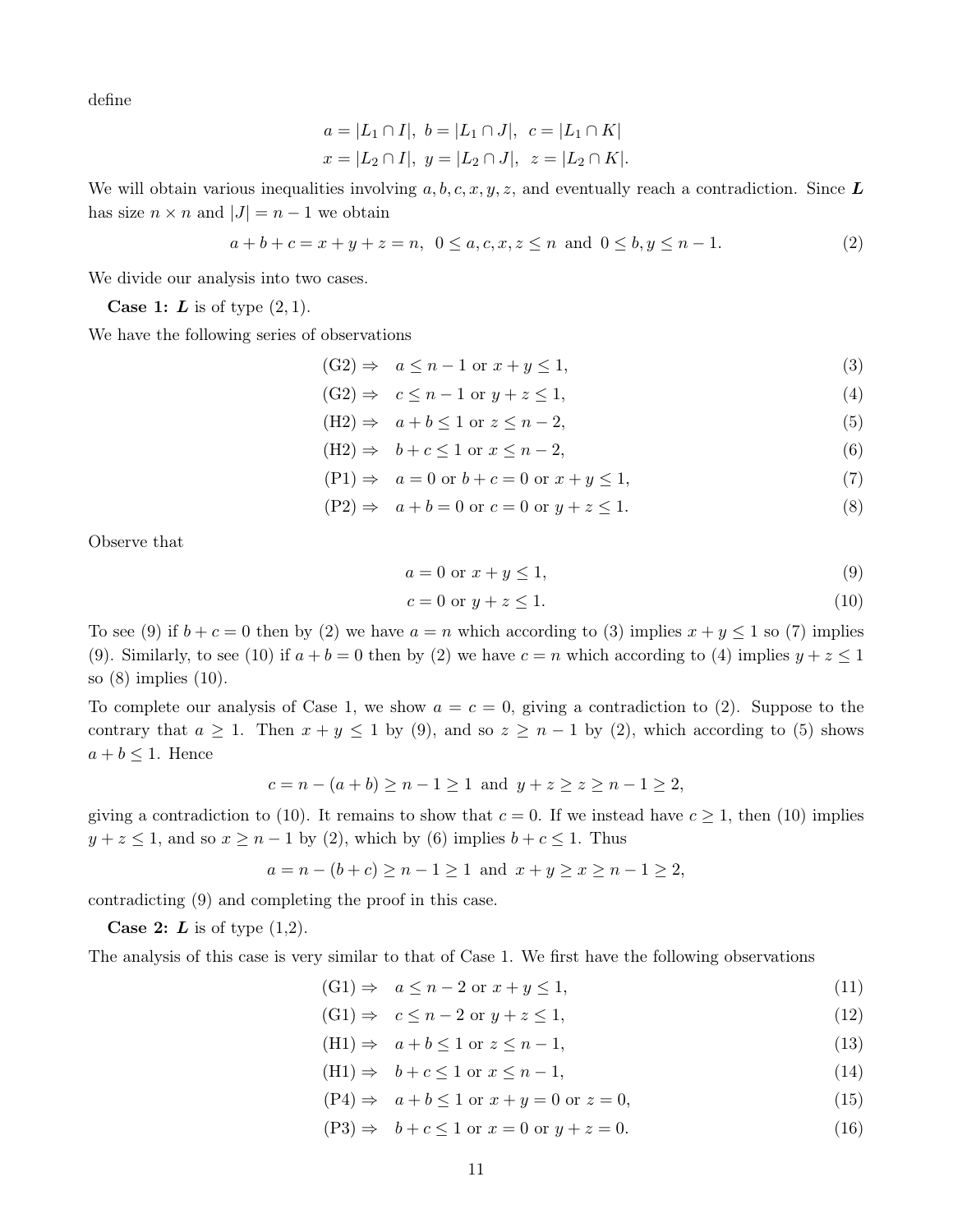We next show

$$
a + b \le 1 \text{ or } z = 0,\tag{17}
$$

$$
b + c \le 1 \text{ or } x = 0. \tag{18}
$$

To see [\(17\)](#page-11-0) if  $x + y = 0$  then by [\(2\)](#page-10-1) we have  $z = n$  which according to [\(13\)](#page-10-9) implies  $a + b \le 1$  so [\(15\)](#page-10-10) implies [\(17\)](#page-11-0). Similarly, to see [\(18\)](#page-11-1) if  $y + z = 0$  then by [\(2\)](#page-10-1) we have  $x = n$  which according to [\(14\)](#page-10-11) implies  $b + c \le 1$  so [\(16\)](#page-10-12) implies [\(18\)](#page-11-1).

Finally, we show  $x = z = 0$ , giving a contradiction to [\(2\)](#page-10-1). Suppose  $x \ge 1$ . Then  $b + c \le 1$  by [\(18\)](#page-11-1), and so [\(2\)](#page-10-1) gives  $a \geq n-1$ , which by [\(11\)](#page-10-13) forces  $x + y \leq 1$ . From this we conclude

$$
a + b \ge a \ge n - 1 \ge 2
$$
 and  $z = n - (x + y) \ge n - 1 \ge 1$ ,

giving a contradiction to [\(17\)](#page-11-0). To show  $z = 0$ , we suppose  $z \ge 1$ . Then (17) gives  $a + b \le 1$ , and so [\(2\)](#page-10-1) implies  $c \geq n-1$ , which by [\(12\)](#page-10-14) results in  $y + z \leq 1$ . Thus

$$
b + c \ge c \ge n - 1 \ge 2 \text{ and } x = n - (y + z) \ge n - 1 \ge 1,
$$

contradicting [\(18\)](#page-11-1). This completes our proof of Theorem [1.2](#page-2-0) (i).

The example used above is partially motivated by certain examples considered in [\[5\]](#page-16-9). This paper also considers higher dimensional examples which may be of some use in higher dimensional instances of our problem as well, but only in terms of optimizing the dependency on d.

#### 3.3 High-dimensional case

In this subsection we prove Theorem [1.2](#page-2-0) (ii). Our first ingredient in the proof will be the following lemma.

<span id="page-11-3"></span>**Lemma 3.8** (Dominant coordinate). Let  $d, m, t \geq 2$  be integers, and let f be an increasing array indexed by  $[d^2mt]^d$ . Then, there exist a dimension  $i \in [d]$ , sets  $B_1, \ldots, B_{i-1}, B_{i+1}, \ldots, B_d \subseteq [d^2mt]$  of size  $m+1$ and t subgrids  $A_h := B_1 \times \ldots \times B_{i-1} \times \{h\} \times B_{i+1} \times \ldots \times B_d$  such that  $f|_{A_h} < f|_{A_{h'}}$  whenever  $h < h'.$ 

One should think of this lemma as saying that there is a dimension  $i$  such that one can find a "stack" of subgrids appearing at the same location along the remaining  $d-1$  dimensions and different positions along dimension i, which can be thought of as heights of the subgrids. Furthermore, the subgrids are not much smaller than the initial one in the remaining dimensions and our array is always bigger on a higher subgrid. Our proof of this lemma borrows some ideas of [\[16\]](#page-17-7).

**Proof.** The proof of the lemma is in some sense a high-dimensional generalisation of the argument used to prove Theorem [3.4.](#page-7-2) We split the grid  $\left[d^2mt\right]^d$  along each coordinate into td intervals of equal size, obtaining a partition of  $[d^2mt]^d$  into translates of  $[dm]^d$ 

<span id="page-11-2"></span>
$$
[d^2mt]^d = \bigcup_{\mathbf{u}\in\mathbf{T}} \left(\mathbf{u} + [dm]^d\right),\tag{19}
$$

where  $T = \{0, dm, 2dm, \ldots, (dt-1)dm\}^d$ . The reason behind considering this is that we are now going to compare values taken by the array on certain points in  $u + [dm]^d$  for each  $u \in T$ , and once we find the one with the largest entry, the fact that points of  $T$  are suitably spaced apart will allow us to get information about the ordering of a relatively large  $(d-1)$ -dimensional subarray. For each  $i \in [d]$ , the aforementioned points are given by  $x_i$  and the subarrays by  $C_i$  below.

$$
\mathbf{x}_{i} = ((i-1)m, (i-2)m, \dots, m, dm, (d-1)m, \dots, im) \in [dm]^{d},
$$
  

$$
\mathbf{C}_{i} = [(i-1)m, im] \times \dots \times [m, 2m] \times \{m\} \times [(d-1)m, dm] \times \dots \times [im, (i+1)m] \subset [dm]^{d}.
$$

<span id="page-11-1"></span><span id="page-11-0"></span> $\Box$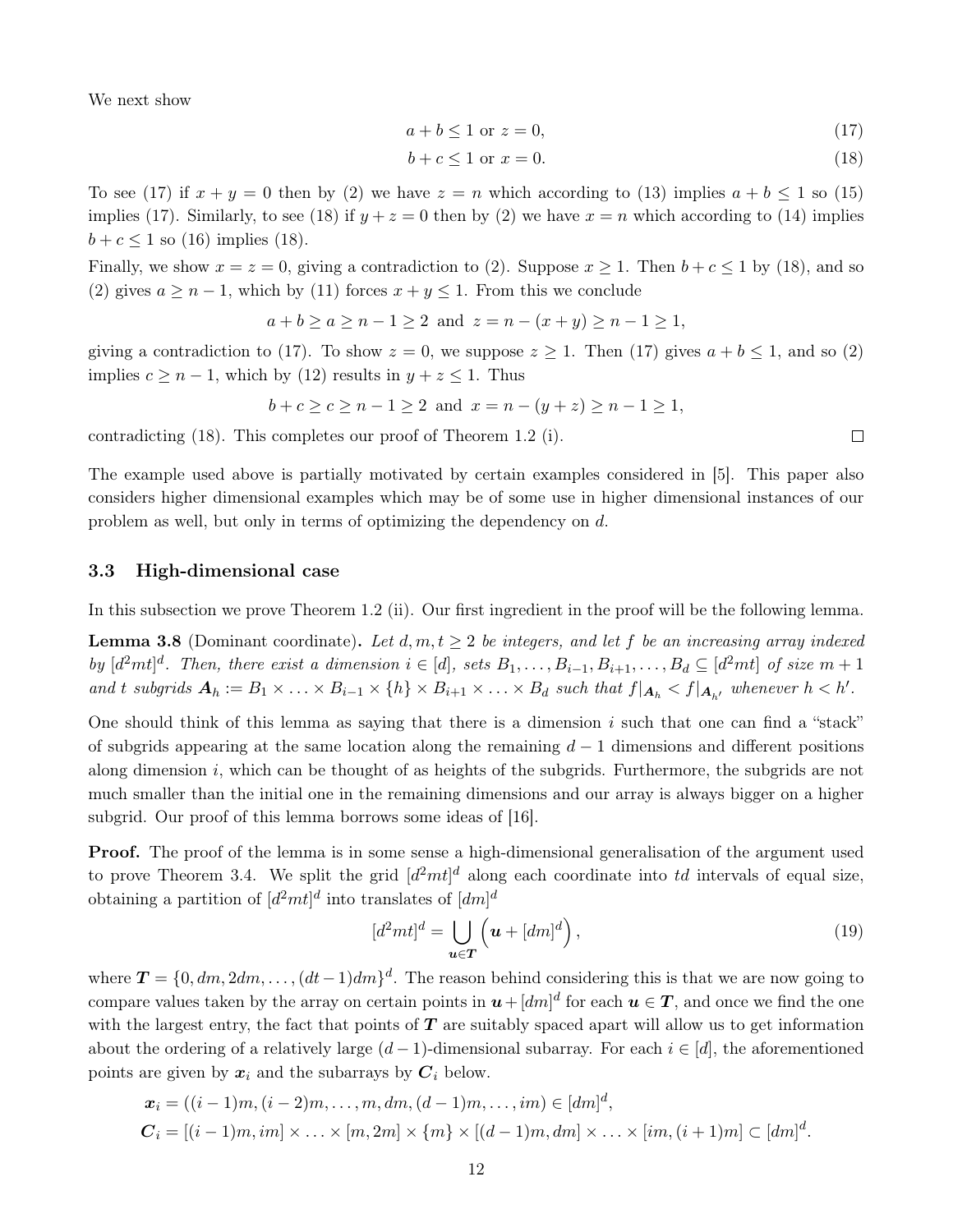Notice that  $x_{i+1}$  has every coordinate larger than  $x_i$ , except *i*-th, here  $x_{d+1} := x_1$ . Notice further that  $x_{i+1} \in C_i$  is larger in every coordinate than any other point of  $C_i$ . Similarly  $x_i$  with its *i*-th coordinate reduced by  $(d-1)m$  is the point of  $C_i$  which is smaller than any other in every coordinate. In other words with respect to the componentwise order of  $\left[dm\right]^{d}$ :

 $i$ -th

<span id="page-12-0"></span>
$$
\max \mathbf{C}_i = \mathbf{x}_{i+1}, \text{ and } \min \mathbf{C}_i = \mathbf{x}_i - (d-1) m \mathbf{e}_i,
$$
\n(20)

where  $e_i$  stands for the *i*-th unit vector  $(0, \ldots, \frac{1}{\uparrow}, \ldots, 0)$ .



Figure 5: Lightly shaded  $(d-1)$ -dimensional regions in the figure denote  $C_i$ 's with their maximum point being  $x_{i+1}$ . Depending on which of the  $x_i$ 's has largest value of f one of these  $C_i$ 's has value of f on  $x_i$  smaller than that of f on the minimal point of a translate of  $C_i$  (strongly shaded region of the same colour) at  $x_i$ .

Now consider a colouring  $\chi: \mathbf{T} \to [d]$  given by:

 $\chi(\boldsymbol{u}) = i$  if and only if  $f(\boldsymbol{u} + \boldsymbol{x}_i) = \max\{f(\boldsymbol{u} + \boldsymbol{x}_1), \dots, f(\boldsymbol{u} + \boldsymbol{x}_d)\}.$ 

By pigeonhole principle, there is a colour  $i \in [d]$  which appears at least  $(td)^d/d$  times. This implies that the grid  $T$  contains a column in the direction of the *i*-th coordinate for which at least t vertices of this column have colour i. We list those vertices of  $T$  from smallest to largest with respect to their *i*-th coordinates:  $\boldsymbol{u}_1, \dots, \boldsymbol{u}_t.$ 

We show that the grids  $A_1 = u_1 + C_i, \ldots, A_t = u_t + C_i$  have the desired properties. Indeed, [\(19\)](#page-11-2) implies that  $A_1, \ldots, A_t$  are subgrids of  $[d^2mt]^t$ . Since we have chosen  $u_j$ 's as in the same column in the direction of the i-th coordinate, all of them have the same coordinates in all other dimensions. This implies that there are  $d-1$  sets  $B_1, \ldots, B_{i-1}, B_{i+1}, \ldots, B_d$  and t "heights"  $h_1, \ldots, h_t$  such that  $A_j$  can be written as  $B_1 \times \ldots \times B_{i-1} \times \{h_j\} \times B_{i+1} \times \ldots \times B_d$  for every  $1 \leq j \leq t$ . Since  $C_i$  has size  $(m+1) \times \ldots \times (m+1)$ each  $B_j$  has size  $m + 1$ . Finally, since f is increasing, for  $1 \leq j \leq k \leq t$  we have

$$
\max f(\mathbf{A}_j) = f(\mathbf{u}_j + \mathbf{x}_{i+1})
$$
  
< 
$$
< f(\mathbf{u}_j + \mathbf{x}_i)
$$
  
< 
$$
< f(\mathbf{u}_k - (d-1)m\mathbf{e}_i + \mathbf{x}_i)
$$
  

$$
= \min f(\mathbf{A}_k).
$$

The first equality follows since [\(20\)](#page-12-0) implies  $u_j + x_{i+1}$  is the largest point of  $A_j$  so since f is increasing we conclude that f is maximised over  $A_j$  at  $u_j + x_{i+1}$ . Similarly, we get the last equality as well. The first inequality follows since  $\chi(u_i) = i$ . The second inequality follows since  $j < k$  implies the *i*-th coordinate of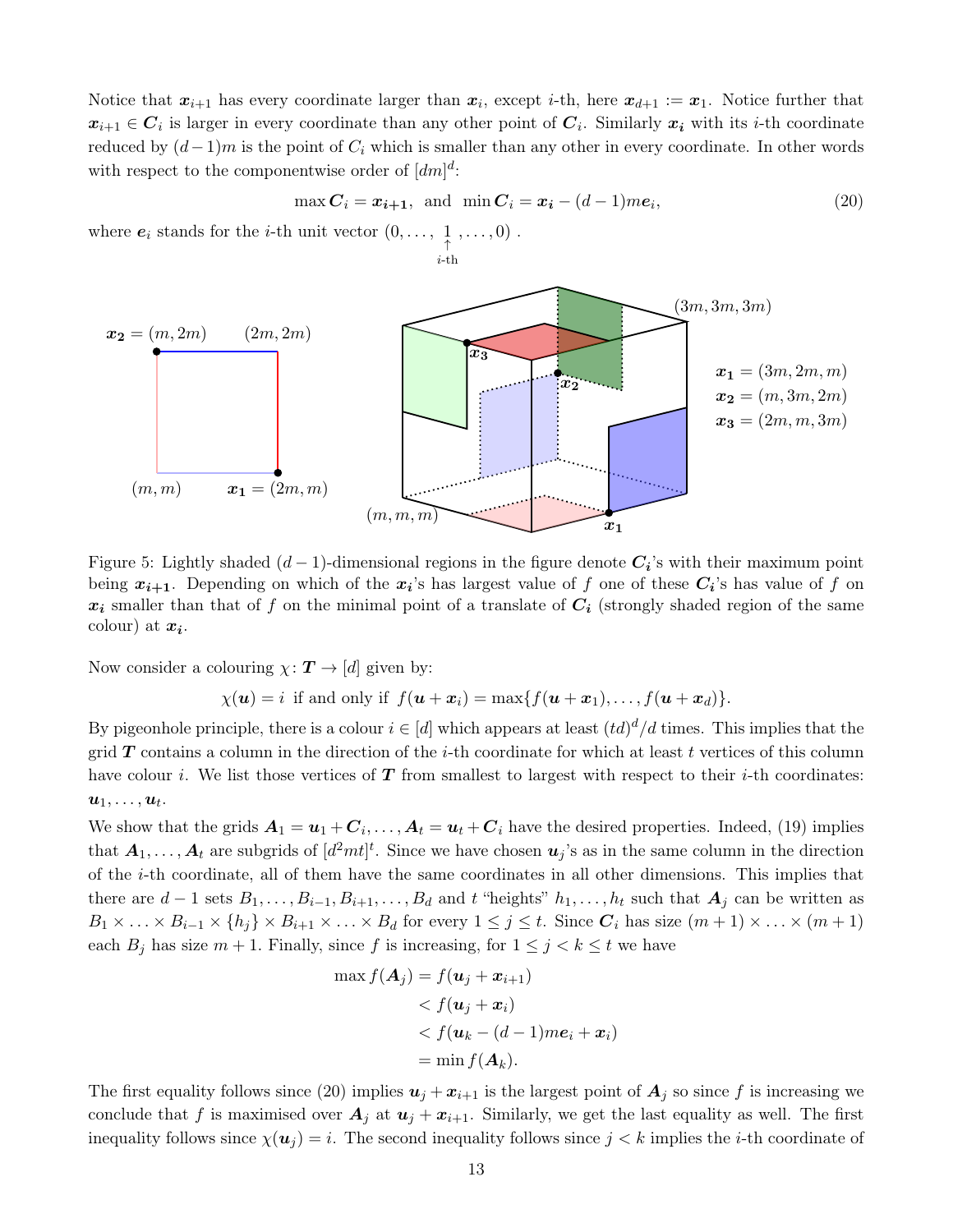$u_j$  is smaller than that of  $u_k$  (since  $u_j$  and  $u_k$  belong to the same column along *i*-th dimension and since we named them according to their *i*-th coordinate) by at least  $dm$  (since  $u_j, u_k \in T$ ). This finishes our proof of Lemma [3.8.](#page-11-3)  $\Box$ 

This lemma provides us with a stack of subgrids  $A_1, \ldots, A_t$  on which f is increasing in dimension i. It is natural to try to iterate and now apply the lemma within each  $A_j$ , but notice that we do not only want to find a lexicographic subgrid in some n different  $A_i$ 's, but they also have to appear at the same positions in each of them. One can now apply a Ramsey result for  $O(2^{F_{d-1}(n)})$  colours to ensure the found subgrids appear at the same locations. Consequently, this approach gives at best  $F_d(n) \leq \text{towr}_{d-1}(O_d(n)).$ Fishburn and Graham [\[16,](#page-17-7) Section 4] follow a similar approach and their arguments hit the same barrier in terms of the bounds they can obtain.

We take a different approach in order to prove Theorem [1.2](#page-2-0) (ii).

**Theorem 3.9.** For  $d \geq 3$ , we have  $F_d(n) \leq 2^{(c_d+o(1))n^{d-2}}$ , where  $c_d = \frac{1}{2}$  $rac{1}{2}(d-1)!$ .

**Proof.** We prove the statement by induction on d.

The base case:  $d = 3$ .

Let  $m = 2n^3$ ,  $t = 2m {m/n \choose n} / {m/(2n) \choose n} = 2^{n+o(n)}$ , and  $N = d^2mt = 2^{n+o(n)}$ . Consider an increasing array  $f: [N]^3 \to \mathbb{R}$ . By Lemma [3.8,](#page-11-3) we can assume w.l.o.g. that  $[N]^3$  contains a stack of t subgrids  $A_1 = B_1 \times B_2 \times \{h_1\}, \ldots, A_t = B_1 \times B_2 \times \{h_t\}$  of size  $m \times m \times 1$  such that  $h_1 < h_2 < \ldots < h_t$  and  $f|_{A_1} < f|_{A_2} < \ldots < f|_{A_t}$ . We drop the third dimension from now on, and think of  $A_i$ 's as 2-dimensional grids.

We split each  $A_i$  into  $\left(\frac{m}{n}\right)^2$  smaller subgrids of size  $n \times n$ . Colour each such smaller subgrid red if its topmost leftmost corner is smaller than bottommost rightmost, and blue otherwise. As in the proof of Theorem [3.4,](#page-7-2) any n red subgrids in the same row of  $A_i$  give rise to an  $n \times n$  subgrid of type (1,2). If we further manage to find n layers of the stack, each having such a sequence of the same n red  $n \times n$ subgrids we obtain an  $n \times n \times n$  subgrid of type  $(3, 1, 2)$  (using the property that  $h_1 < h_2 < \ldots < h_t$  and  $f|_{A_1} < f|_{A_2} < \ldots < f|_{A_t}$ ). Similarly, if we find n layers each having the same sequence of n blue  $n \times n$ subgrids in the same column we find an  $n \times n \times n$  subgrid of type  $(3, 2, 1)$ .

By pigeonhole principle, each layer  $A_i$  of the stack has a row with  $\frac{m}{2n}$  red subgrids or a column with at least  $\frac{m}{2n}$  blue subgrids. This row or column can be chosen in  $2 \cdot \frac{m}{n}$  ways, so there are  $\frac{nt}{2m}$  layers having in the same row/column  $\frac{m}{2n}$  red/blue subgrids. Let's say w.l.o.g. that it is the first row. Then, the first row of such a layer contains at least  $\binom{m/(2n)}{n}$  tuples of n red subgrids. By pigeonhole principle, there are at least

$$
\frac{\frac{nt}{2m} {m/n \choose n}}{{m/n \choose n}} \ge n
$$

layers having the same red n-tuples, as desired.

The induction step: suppose  $d \geq 4$  and that the lemma holds for  $d-1$ .

It is easy to see that the desired estimate  $F_d(n) \leq 2^{(c_d+o(1))n^{d-2}}$  follows from the induction hypothesis and the following recursive bound

$$
F_d(n) \le d^d F_{d-1}(n)^{(d-1)n+1}
$$
 for every  $d \ge 4$  and  $n \ge 2$ .

We now prove this inequality. Let  $m = F_{d-1}(n)$ ,  $t = (d-1)!n{m \choose n}^{d-1}$ , and  $N = d^2mt \leq d^dF_{d-1}(n)^{(d-1)n+1}$ . Consider an increasing array  $f: [N]^d \to \mathbb{R}$ .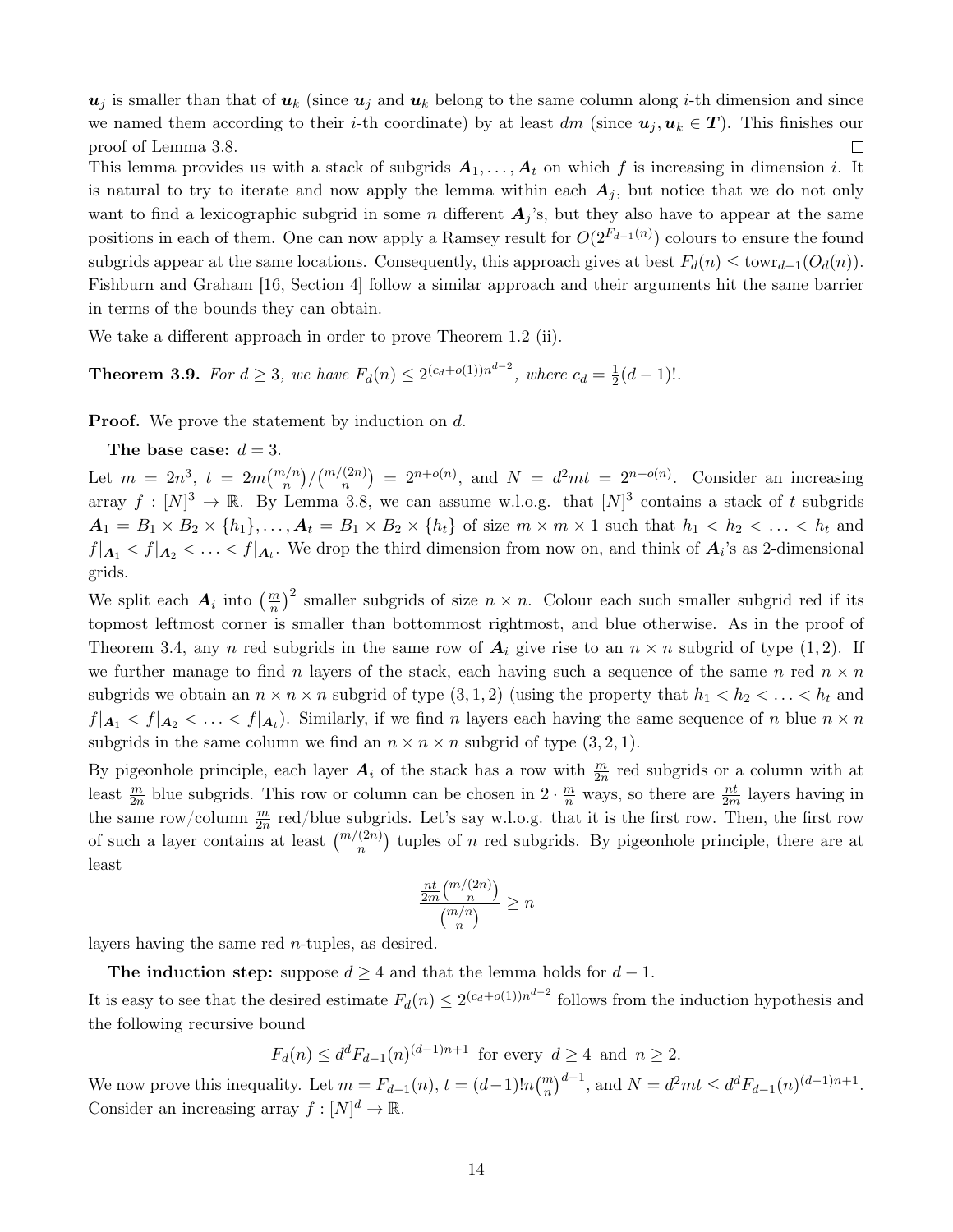By Lemma [3.8,](#page-11-3) we can assume w.l.o.g. that  $[N]^d$  contains a stack of t subgrids  $A_1 = B_1 \times \ldots \times B_{d-1} \times$  ${h_1}, \ldots, A_t = B_1 \times \ldots \times B_{d-1} \times \{h_t\}$  of size  $m \times \ldots \times m \times 1$  such that  $h_1 < h_2 < \ldots < h_t$  and  $f|_{A_1} < f|_{A_2} < \ldots < f|_{A_t}.$ 

Given  $i \in [t]$ , as  $m = F_{d-1}(n)$ , one can find a permutation  $\sigma \in \mathfrak{S}_{d-1}$  and a subgrid  $A'_i \subset A_i$  of size  $n \times ... \times n \times 1$  such that  $f|_{\mathbf{A}'_i}$  is of type  $\sigma$ . Since  $\frac{t}{(d-1)!(\binom{m}{n})^{d-1}} = n$ , the pigeonhole principle implies the existence of a permutation  $\sigma \in \mathfrak{S}_{d-1}$ , an  $n \times \ldots \times n$  subgrid  $B'_1 \times \ldots \times B'_d$  of  $B_1 \times \ldots \times B_d$ , and n layers  $1 \leq i_1 < \ldots < i_n \leq t$  such that for every  $k \in [n]$ , we have that  $\mathbf{A}'_{i_k} = B'_1 \times \ldots \times B'_{d-1} \times \{h_{i_k}\},$ and that the restriction of f to  $A'_{i_k}$  is of type  $\sigma$ . As  $f|_{A_{i_1}} < \ldots < f|_{A_{i_n}}$ , the restriction of f to  $B'_1 \times \ldots \times B'_{d-1} \times \{h_{i_1}, \ldots, h_{i_n}\}\$ is an  $n \times \ldots \times n$  array of type  $(d, \sigma)$ . This shows  $F_d(n) \leq N \leq$  $d^d F_{d-1}(n)$ <sup> $(d-1)n+1$ </sup>, as required.  $\Box$ 

### 4 Concluding Remarks

We obtain a major improvement on best known upper bounds for  $M_d(n)$ . However, our bounds are still off from the best known lower bound of  $M_d(n) \geq n^{(1+o(1))n^{d-1}/d}$  due to Fisburn and Graham [\[16,](#page-17-7) Theorem 3]. Perhaps the most interesting open question regarding  $M_d(n)$  is to determine the behaviour in 2 dimensions.

### <span id="page-14-0"></span>**Question 4.1.** What is the behaviour of  $M_2(n)$ ? Is it closer to exponential or to double exponential in n?

It is natural to ask whether our argument used to get a double exponential bound in the monotone case in 3 dimensions (Theorem [2.7\)](#page-5-0) generalises to higher dimensions. Unfortunately, the natural generalisation of our approach to more dimensions gives a bound of the form  $M_d(n) \leq \text{towr}_{\lfloor d/2 \rfloor+2}(O_d(n))$  which has a tower of height growing with d. However, this does still imply a better bound than Theorem [2.6](#page-5-1) in 4 and 5 dimensions. The main issue preventing us from extending our argument to more dimensions is the fact that it seems hard to obtain asymmetric results which would allow us to find a monotone subarray with exponential size in at least 2 dimensions. For example, if we could find an  $n \times 2^n \times 2^{n^2}$  monotone subarray within any array of size  $2^{2^{O(n^2)}} \times 2^{2^{O(n^2)}} \times 2^{2^{O(n^2)}}$  we would obtain a double exponential bound  $M_4(n) \leq 2^{2^{O(n^3)}}$ . However, if we knew how to do this then by considering an array which is always increasing in the first dimension and has the same but arbitrary ordering for each 2-dimensional subarray with fixed value in the first dimension, we would also be able to get a better than double exponential bound in the 2-dimensional case, which leads us back to Question [4.1.](#page-14-0) Our better bounds in 3, 4 and 5 dimensions make it seem unlikely that a triple exponential is ever needed.

Question 4.2. For  $d \geq 4$  is  $M_d(n)$  bounded from above by a double exponential in  $n^{d-1}$ ?

For the problem of determining  $F_d(n)$ , we completely settle the 2-dimensional case and give exponential upper bounds for  $d \geq 3$ . The best known lower bound  $F_d(n) \geq (n-1)^d$ , also due to Fishburn and Graham [\[16\]](#page-17-7) is still only polynomial. We find the 3-dimensional case particularly interesting since via Lemma [3.8](#page-11-3) it reduces to the following nice problem.

**Question 4.3.** What is the smallest N such that given N increasing arrays of size  $N \times N$  one can find an  $n \times n$  lexicographic array of the same type appearing in the same positions in at least n of the arrays?

In particular, is this N bounded by a polynomial in n or is it exponential in  $n$ .

The study of  $M_d(n)$ ,  $F_d(n)$  and  $L_d(n)$  while interesting in its own right is also closely related to various other interesting problems. We present just a few here.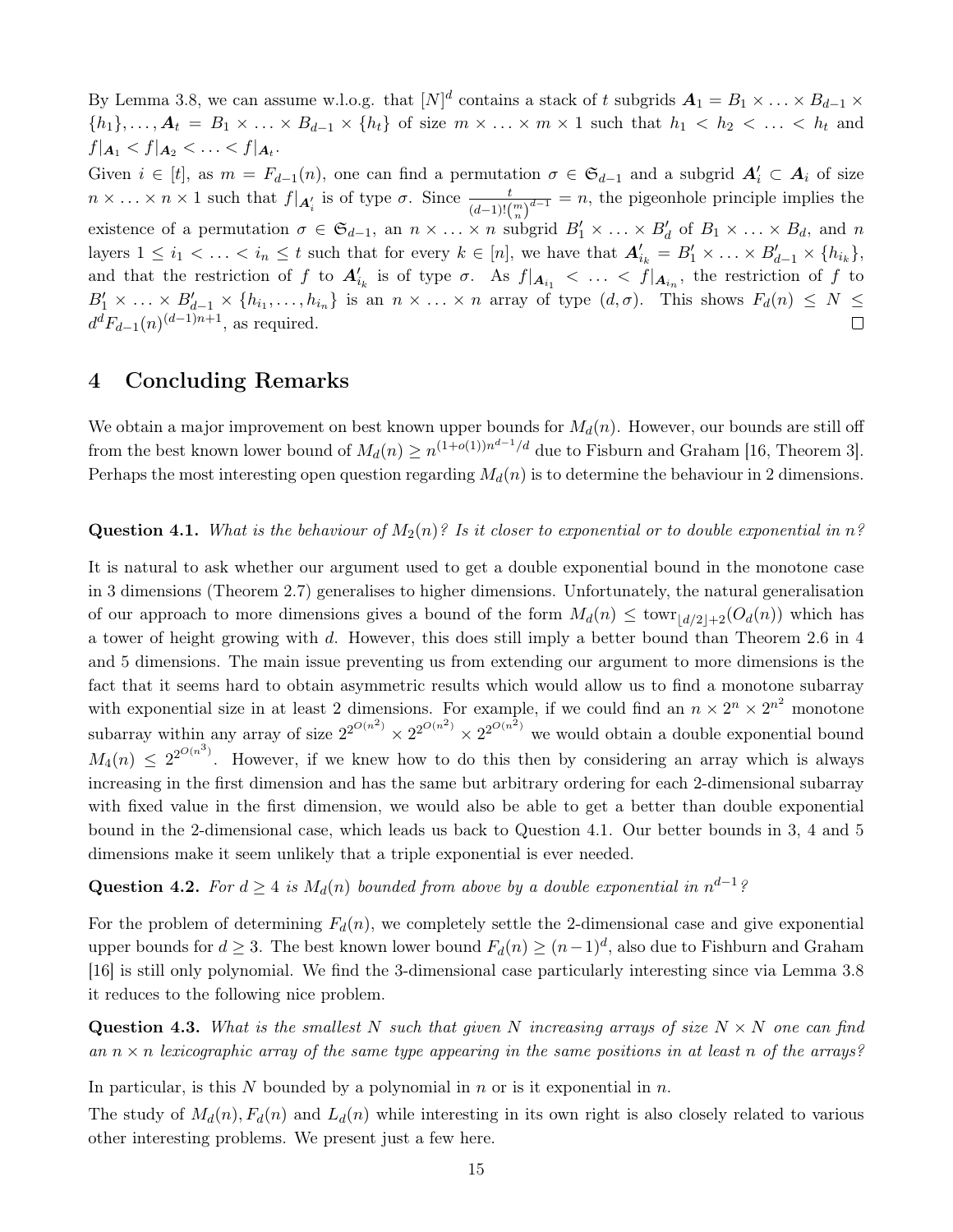#### 4.1 Long common monotone subsequence

The problem of estimating  $M_2(n)$  is closely related to the longest common monotone subsequence problem. A common monotone subsequence of two permutations  $\pi, \sigma \in \mathfrak{S}_N$  is a set  $I \subseteq [N]$  such that the restrictions of  $\pi$  and  $\sigma$  to I are either both increasing or both decreasing. A common monotone subsequence of more than two permutations is defined analogously. Given positive integers t, k and N, let  $LMS(t, k, N)$  denote the maximum  $\ell$  such that any size-k multisubset  $P \subseteq \mathfrak{S}_N$  contains a size-t multisubset  $P'$  such that the length of the longest common monotone subsequence of  $P'$  is at least  $\ell$ .

We now describe the connection between  $M_2(n)$  and  $LMS(t, k, N)$ . Let  $f: [N]^2 \to \mathbb{R}$  be a 2-dimensional array. Similarly to the first part of the proof of Theorem [2.3,](#page-3-3) we can show that  $[N]^2$  contains a subgrid  $R \times C$  of size  $(\log N)^{1-o(1)} \times N^{1-o(1)}$  such that either  $f|_{R \times C}$  is increasing in each column, or  $f|_{R \times C}$  is decreasing in each column. For each  $r \in R$ , the restriction of f to the row  $\{r\} \times C$  induces a permutation  $\pi_r$  of C, since f is assumed to be injective. (Note that  $\pi_r$ 's are not necessarily distinct.) It is not hard to see that if among  $(\log N)^{1-o(1)}$  permutations  $\{\pi_r : r \in R\}$  of C there are n permutations whose longest common mononotone subsequence has length at least n, then  $f|_{R\times C}$  contains an  $n\times n$  monotone subarray. Therefore every  $N \times N$  array contains a monotone subarray of size  $n \times n$ , where n is the maximum  $t \in \mathbb{N}$ such that  $LMS(t, (\log N)^{1-o(1)}, N^{1-o(1)})$  is greater than or equal to t. By an iterative application of the Erdős-Szekeres theorem, one can take  $n = (1/2 - o(1)) \log_2 \log_2 N$ , or equivalently  $N = 2^{2^{(2+o(1))n}}$ .

The problem of determining the parameter  $LMS(t, k, N)$  for other ranges of t and k is also very appealing. For example, it would be interesting to have a good estimate for  $LMS(t, k, N)$  when t is fixed and k grows to infinity with N. We refer the reader to  $[3, 4, 7]$  $[3, 4, 7]$  $[3, 4, 7]$  for some related results in this direction.

#### 4.2 Ramsey type problems for vertex-ordered graphs

One can place the problems we have studied in this paper under the framework of (vertex-)ordered Ramsey numbers. For simplicity of presentation we choose to illustrate this through the 2-dimensional monotone subarray problem. Let  $K_{N,N}^{(3)}$  be the 3-uniform hypergraph with vertex set  $A\cup B$ , where A and B are two copies of [N], and edge set consisting of all those triples which intersect both A and B. Given an array  $f: [N]^2 \to \mathbb{R}$ , we can associate to f an edge-colouring  $\chi$  of  $K_{N,N}^{(3)}$  with two colours red and blue. For  $i \in A$ and  $j, j' \in B$  with  $j < j'$ , let  $\chi(i, j, j') =$  red if and only if  $f(i, j) < f(i, j')$ . Similarly, for  $j \in B$  and  $i, i' \in A$  with  $i < i'$ , we assign colour red to  $(i, i', j)$  if and only if  $f(i, j) < f(i', j)$ . The following simple observation connects the multidimensional Erdős-Szekeres world with the ordered Ramsey world.

**Observation 4.4.** Suppose there are two size-n subsets  $\{a_1 < \ldots < a_n\} \subseteq A$ ,  $\{b_1 < \ldots < b_n\} \subseteq B$  s.t.

- $\{(a_i, b_j, b_{j+1}) : i \in [n], j \in [n-1]\}$  is monochromatic under  $\chi$ ,
- $\{(a_i, a_{i+1}, b_j) : j \in [n], i \in [n-1]\}$  is monochromatic under  $\chi$ .

Then the restriction of f to  $\{a_1, \ldots, a_n\} \times \{b_1, \ldots, b_n\}$  is monotone.

Now define OR(n) to be the smallest N such that in every red-blue colouring of the edges of  $K_{N,N}^{(3)}$  we can always find two size-n subsets  $\{a_1 < \ldots < a_n\} \subseteq A$  and  $\{b_1 < \ldots < b_n\} \subseteq B$  with the aforementioned properties. From the observation, we know  $M_2(n) \leq OR(n)$ . A closer inspection of our proof of the inequality  $M_2(n) \leq 2^{2^{(2+o(1))n}}$  reveals that it actually gives  $\text{OR}(n) \leq 2^{2^{(2+o(1))n}}$ . Thus it is natural to ask whether  $M_2(n)$  and  $OR(n)$  have the same order of magnitude.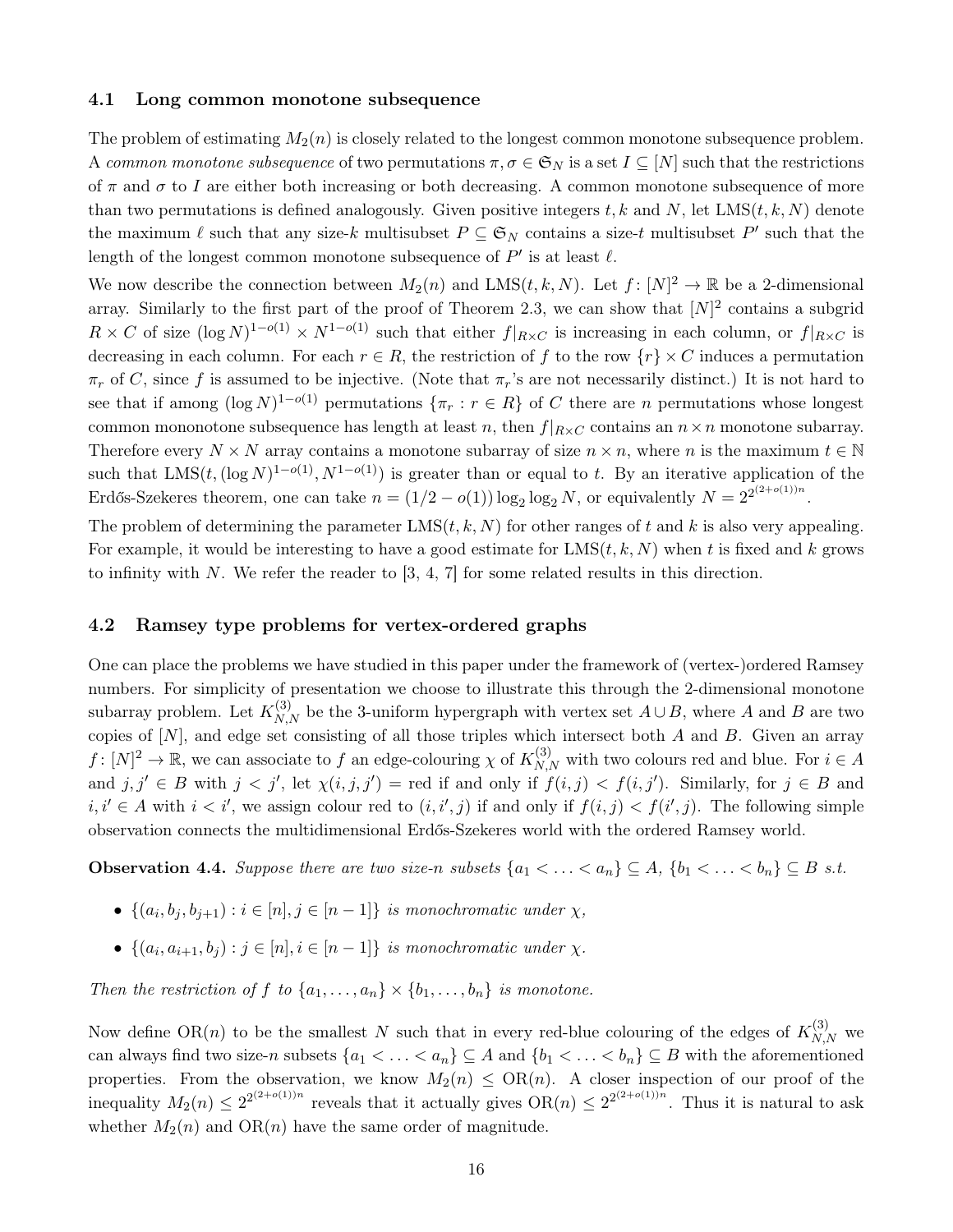#### 4.3 Canonical orderings of discrete structures

An ordering of the edges of a (vertex-ordered) d-graph G with  $V(G) \subset \mathbb{Z}$  is lex-monotone if one can find a permutation  $\sigma \in \mathfrak{S}_d$  and a sign vector  $s \in \{-1,1\}^d$  such that the edges  $(a_1,\ldots,a_d)$  of G with  $a_1 < \ldots < a_d$ are ordered according to the lexicographical order of the tuple  $(s_{\sigma(1)}a_{\sigma(1)},\ldots,s_{\sigma(d)}a_{\sigma(d)})$ . An old result of Leeb and Prömel (see [\[24,](#page-17-10) Theorem 2.8]) says that for every  $d, n \in \mathbb{N}$  there is a positive integer LP<sub>d</sub>(n) such that every edge-ordering of a (vertex-ordered) complete d-graph on  $\mathrm{LP}_d(n)$  vertices contains a copy of the complete d-graph on n vertices whose edges induce a lex-monotone ordering. Theorem [1.3](#page-2-1) in our paper can be viewed naturally as a d-partite version (with a better bound) of this result. It would be interesting to know if our approach can lead to an improvement on the upper bound  $LP_d(n) \leq \text{towr}_{2d}(O_d(n))$  for  $d \geq 2$ , due to Nešetřil and Rödl [\[26,](#page-17-11) Theorem 14]. For other interesting results in edge-ordered Ramsey numbers, we refer the reader to [\[2,](#page-16-13) [17\]](#page-17-12).

Theorem [1.3](#page-2-1) is also related to the work of Nešetřil, Prömel, Rödl and B. Voigt [\[25\]](#page-17-13) on linear orders of the combinatorial cube  $[k]^n$  when k is fixed and n is large. For simplified presentations of this work, see [\[6,](#page-16-14) [27\]](#page-17-14).

## References

- <span id="page-16-4"></span>[1] M. Bodirsky and J. Kára, The complexity of temporal constraint satisfaction problems, J. ACM 57 (2010), Article No. 9.
- <span id="page-16-13"></span>[2] M. Balko, M. Vizer, Edge-ordered Ramsey numbers, European J. Combin. 87 (2020), 103100.
- <span id="page-16-10"></span>[3] P. Beame, E. Blaise and D.-T. Huynh-Ngoc, Longest Common Subsequences in Sets of Permutations, arXiv:0904.1615.
- <span id="page-16-11"></span>[4] P. Beame and D.-T. Huynh-Ngoc, On the value of multiple read/write streams for approximating frequency moments, Proceedings 49th Annual Symposium on Foundations of Computer Science, IEEE, 2008, pp. 499–508.
- <span id="page-16-9"></span>[5] M. Bucic, B. Lidický, J. Long and A. Z. Wagner. Partition problems in high dimensional boxes, J. Comb. Theory Ser. A 166 (2019), 315–336.
- <span id="page-16-14"></span><span id="page-16-12"></span>[6] B. Bukh and A. Sevekari, Linear orderings of combinatorial cubes, arXiv:1906.11866.
- [7] B. Bukh and L. Zhou, Twins in words and long common subsequences in permutations, Isr. J. Math. 213 (2016), 183–209.
- <span id="page-16-1"></span>[8] H. Burkill and L. Mirsky, Monotonicity, J. Math Anal. Appl. 41 (1973), 391–410.
- <span id="page-16-2"></span>[9] H. Burkill and L. Mirsky, Combinatorial problems on the existence of large submatrices I, Discrete Math. 6 (1973), 15–28.
- <span id="page-16-8"></span><span id="page-16-7"></span>[10] V. Chvátal, Monochromatic paths in edge-colored graphs, J. Comb. Theory Ser. B 13 (1972), 69–70.
- [11] D. Conlon, J. Fox, C. Lee, B. Sudakov, Ordered Ramsey numbers, J. Combin. Theory Ser. B. 122 (2017), 353–383.
- <span id="page-16-5"></span>[12] D. Conlon, J. Fox and B. Sudakov, Ramsey numbers of sparse hypergraphs, Random Structures and Algorithms 35 (2009), 1–14.
- <span id="page-16-6"></span>[13] P. Erdős and R. Rado, Combinatorial theorems on classifications of subsets of a given set, Proc. London Math. Soc. 3 (1952), 417–439.
- <span id="page-16-3"></span><span id="page-16-0"></span>[14] P. Erdős and G. Szekeres, A combinatorial problem in geometry, Compos. Math. 2 (1935), 463–470.
- [15] S. Felsner, P. C. Fishburn and W. T. Trotter, Finite three dimensional partial orders which are not sphere orders, Discrete Math.  $201$  (1999), 101–132.